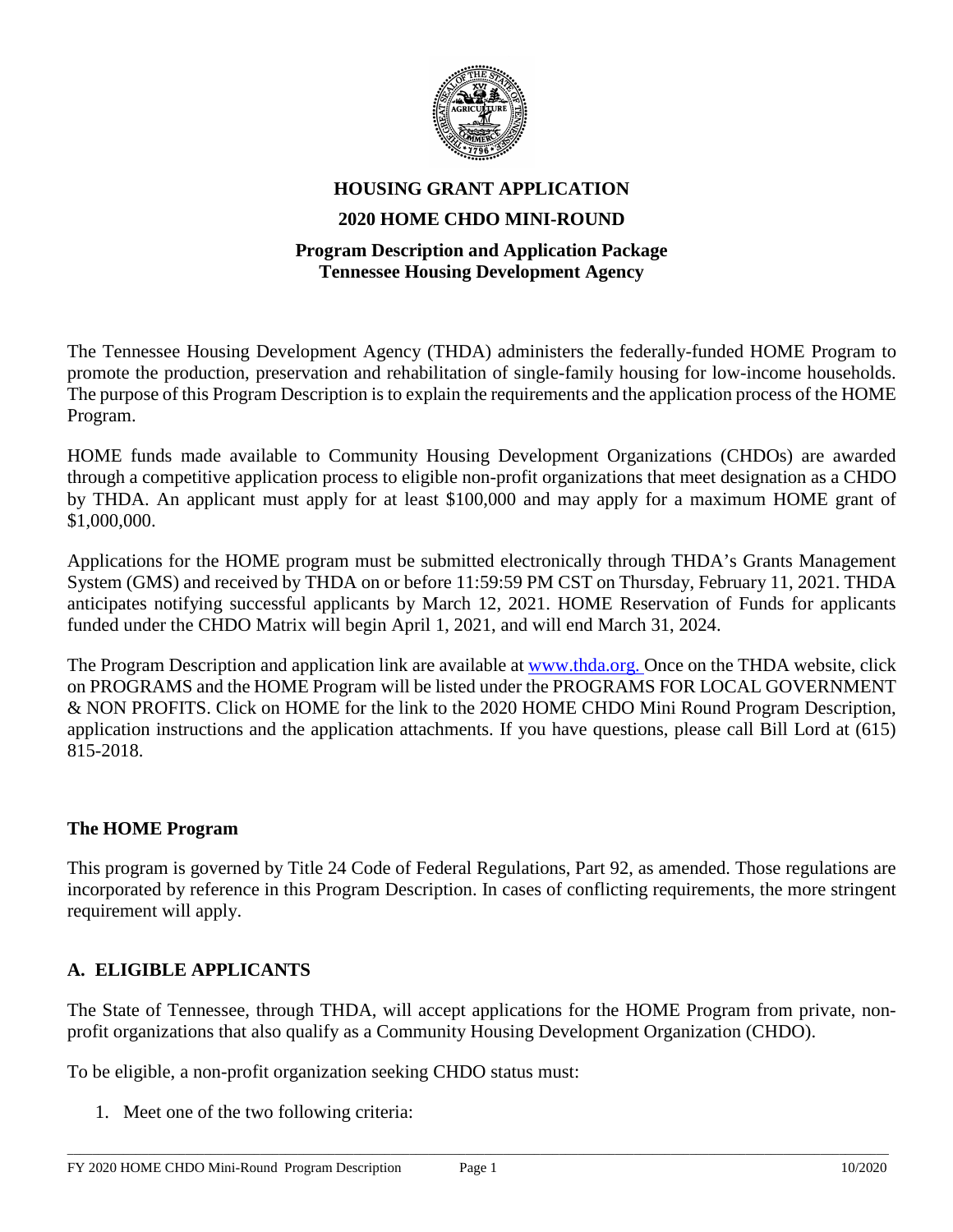a. All private, non-profit organizations must be organized and existing in the State of Tennessee (as evidenced by a Certificate of Existence from the Tennessee Secretary of State, dated no more than thirty (30) days prior to the application date).

OR

- b. Be organized and existing under the laws of another state and be qualified to do business in Tennessee (as evidenced by a Certificate of Existence from the other state's Secretary of State dated no more than thirty (30) days prior to the application date and by a Certificate of Authorization to do business in Tennessee from the Tennessee Secretary of State, dated no more than thirty (30) days prior to the application date).
- 2. Demonstrate at least two (2) years of experience providing affordable housing or affordable housing related services in the state of Tennessee satisfactory to THDA, in its sole discretion.
- 3. Have no part of its net earnings inuring to the benefit of any member, founder, contributor or individual;
- 4. Have among its purposes the provision of decent housing that is affordable to low-income and moderateincome persons, as evidenced in its charter, articles of incorporation, resolutions or by-laws, and experience in the provision of housing to low-income households;
- 5. Have standards of financial accountability that conform to 2 CFR Part 200, *Uniform Administrative Requirements, Audit Requirements and Cost Principles*; and
- 6. Have an IRS designation under Section  $501(c)(3)$  or Section  $501(c)(4)$  of the federal tax code. A 501(c)(3) non-profit applicant may not submit an application until they have received their designation from the IRS. A 501(c)(4*)* non-profit applicant must provide documentation satisfactory to THDA, in its sole discretion, that the non-profit has filed the necessary materials with the IRS and received a response from the IRS demonstrating  $501(c)(4)$  status.

To be considered a qualifying CHDO, the applicant must also meet the following additional requirements:

- 7. Not be controlled by, or under the direction of, individuals or entities seeking to derive profit or gain from the CHDO. If a CHDO is sponsored or created by a for-profit entity, all of the following shall apply:
	- a. The for-profit entity may not be an entity whose primary purpose is the development or management of housing, such as a builder, developer or real estate management firm;
	- b. The for-profit entity may not have the right to appoint more than one-third of the membership of the CHDO's governing body. CHDO board members appointed by the for-profit entity may not appoint the remaining two-thirds of the board members;
	- c. The CHDO must be free to contract for goods and services from vendors of its own choosing;
	- d. The officers, directors, owners (stockholders, managers, members, etc.) or employees of the forprofit entity cannot be officers, directors, owners (stockholders, managers, members, etc.) or employees of the CHDO.
- 8. Is not a governmental entity (including the participating jurisdiction, other jurisdiction, Indian tribe, public housing authority, Indian housing authority, housing finance agency, or redevelopment authority) and is not controlled by a governmental entity. An organization that is created by a governmental entity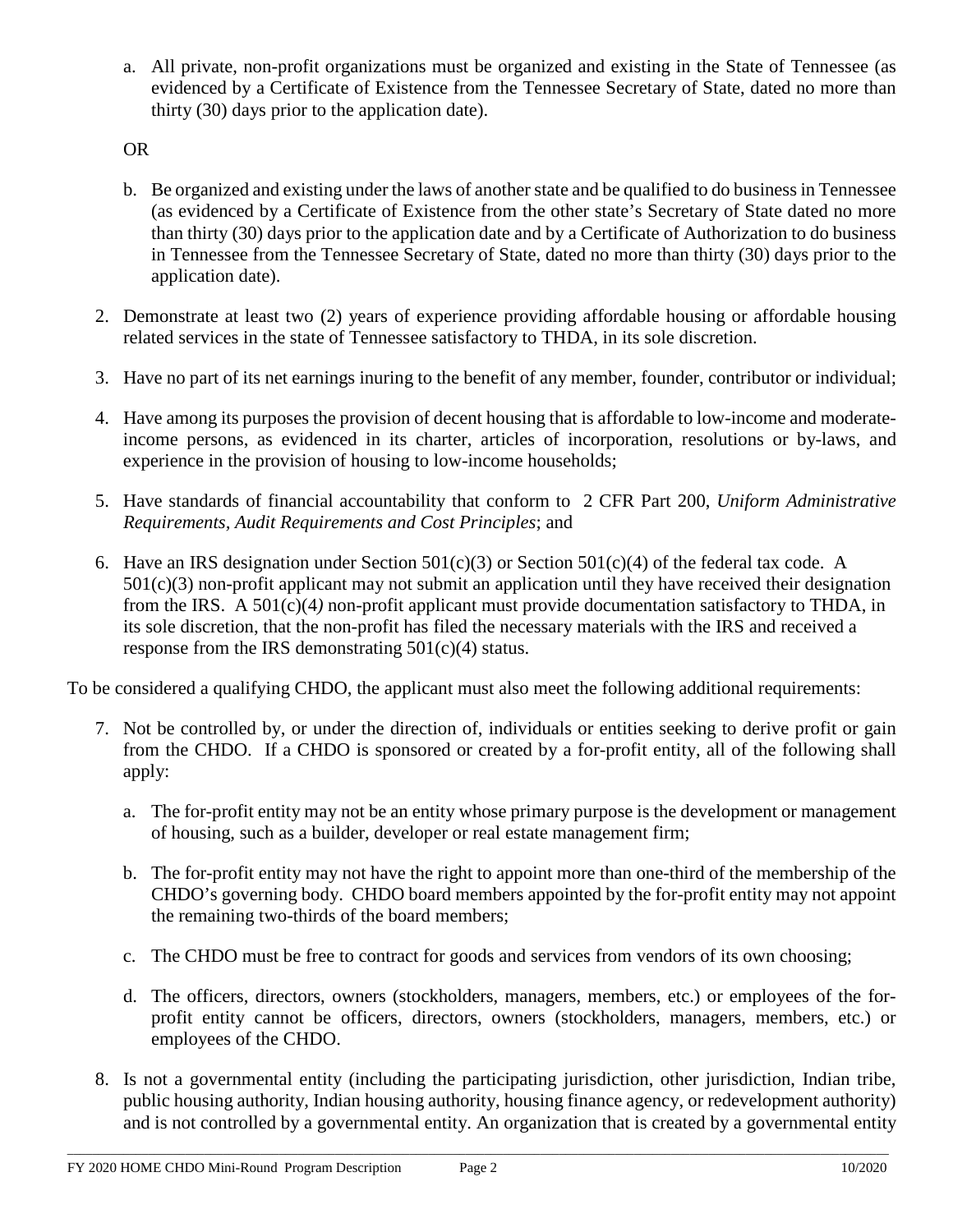may qualify as a CHDO; however, the governmental entity may not have the right to appoint more than one-third of the membership of the organization's governing body and no more than one-third of the board members may be public officials or employees of recipient governmental entity. Board members appointed by the State or local government may not appoint the remaining two-thirds of the board members*.* The officers or employees of a governmental entity may not be officers of the Board or employees of a CHDO.

- 9. Maintain accountability to low-income community residents by:
	- a. Including residents of low-income neighborhoods, other low-income community residents, or elected representatives of low-income neighborhood organizations in at least one-third of the CHDO's governing board's membership. For urban areas, "community" may be a neighborhood or neighborhoods, city, county or metropolitan area; for rural areas, it may be a neighborhood or neighborhoods, town, village, county, or multi-county area (but not the entire State); and
	- b. Providing a formal process for low-income program beneficiaries to advise the CHDO in its decisions regarding the design, site selection, development, and management of affordable housing.
- 10. Have a demonstrated capacity to successfully carry out housing projects assisted with HOME funds. A CHDO undertaking development activities as a developer or sponsor must satisfy this requirement by having paid employees with housing development experience who will work on projects assisted with HOME funds. Paid staffing may be documented by providing copies of the most recent W-2, as applicable, issued by the nonprofit entity for each staff member. For its first year of funding as a CHDO, a CHDO may satisfy this requirement through a contract with a consultant who has housing development experience to train appropriate key CHDO staff. A CHDO that will own housing must demonstrate capacity to act as owner of a project and meet the requirements of 24 CFR  $92.300(a)(2)$ . A CHDO does not meet the test of demonstrated capacity based on any person who is a volunteer or whose services are donated or cost allocated by another organization, or by hiring a consultant.
- 11. Have a history of serving the community within which the housing to be assisted with HOME funds is to be located. In general, a CHDO must be able to show at least one year of serving the community through housing activities benefiting low-income persons or families before HOME funds may be awarded to that CHDO. However, a newly created CHDO formed by local churches, service organizations, or neighborhood organizations may meet this requirement by demonstrating that its parent organization has at least one year of serving the community through housing activities benefiting lowincome persons or families.

To be considered a qualified applicant, the organization must also meet the following requirements:

- 12. CHDOs that have generated CHDO proceeds will have to demonstrate the use of or plan to use previous CHDO proceeds and a need for additional HOME funds. CHDO's must also provide documentation that neighborhood market conditions demonstrate a need for the project or projects to be eligible for the 2020 HOME program.
- 13. CHDOs may only apply for HOME funding for projects in which the CHDO is the owner and developer. Applicants must submit **a completed application that includes the Non-Profit Checklist/CHDO Designation** as provided in GMS with supporting documentation.
- 14. All applicants with prior HOME grants from THDA must meet both the Commitment and Spend-Down Requirements as noted below for the funding round under which the entity received a prior grant award: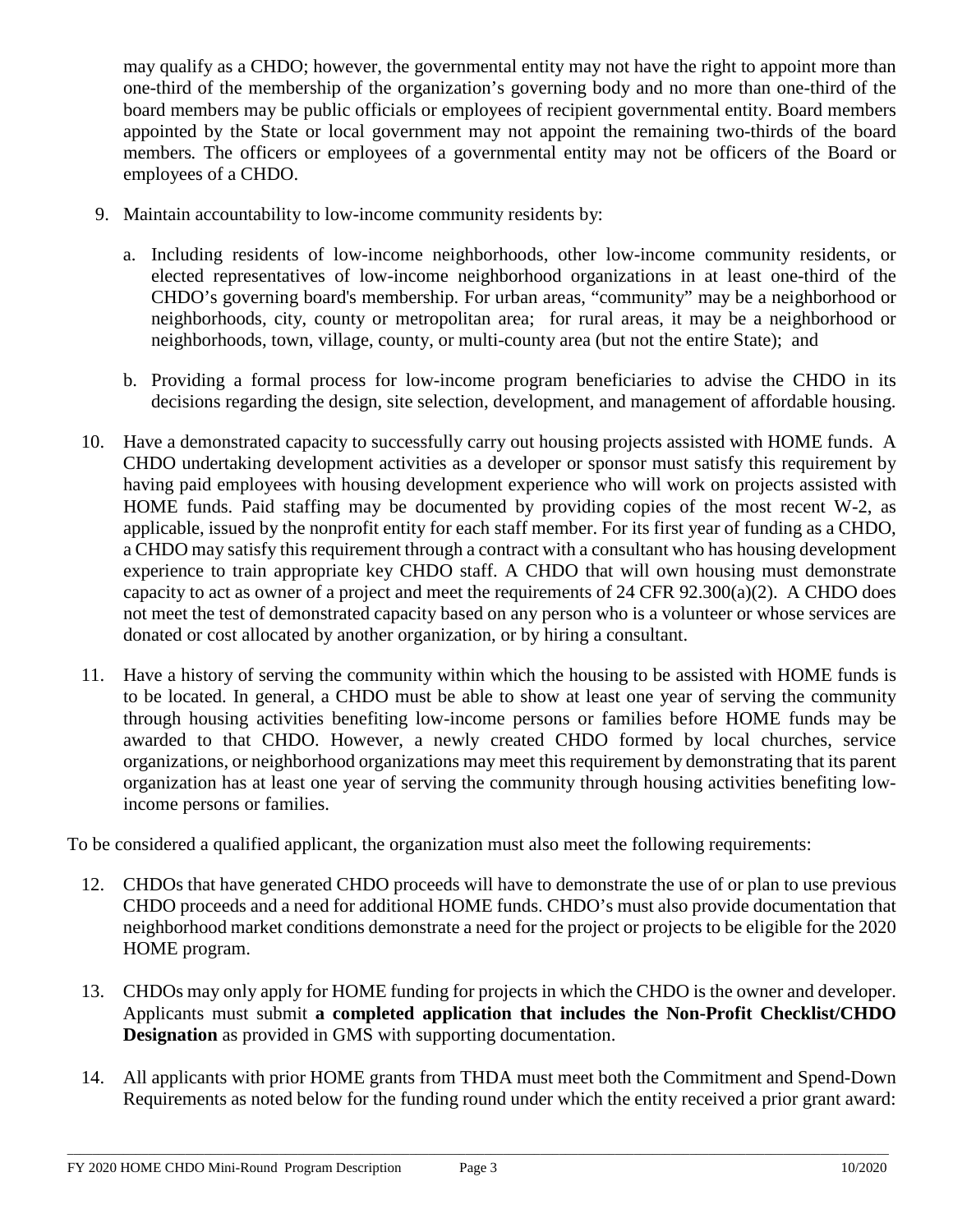- A. To meet the Commitment Requirement, THDA must have entered into a legally binding agreement with the organization for specific site addresses for the percentage of development funds specified by grant year.
- B. To meet the Spend-Down Requirement, the organization must have either expended or submitted an officially authorized Request for Payment with supporting documentation for the percentage of development and operating assistance funds specified by grant year no later than December 31, 2020:

| <b>HOME PROGRAM</b><br><b>DESCRIPTION</b>            | <b>COMMITMENT</b><br><b>REQUIREMENT</b> | <b>SPEND-DOWN</b><br><b>REQUIREMENT</b> |
|------------------------------------------------------|-----------------------------------------|-----------------------------------------|
| 2015-2016 CHDO Round and<br>CHDO Mini-Rounds $1 & 2$ | 100\%                                   | 100\%                                   |
| 2017 CHDO and CHDO Mini-<br>Rounds 1 and 2           | 100%                                    | 80%                                     |
| 2018 CHDO Round or CHDO<br>Mini-Rounds 1 or 2        | 75%                                     | 75%                                     |
| 2019 CHDO Round                                      | 50%                                     | 25%                                     |
| 2020 CHDO Round                                      | Not Eligible                            | Not Eligible                            |

C. Organizations with grant awards under the 2020 HOME Round are not eligible.

These spending requirements apply to applications from CHDOs that have received THDA HOME grant awards under previous program descriptions. In addition, CHDOs that were funded for homeownership programs that generate CHDO proceeds will have to demonstrate a need for additional HOME funds and documentation that neighborhood market conditions demonstrate a need for the project to be eligible for the 2020 HOME CHDO Mini-Round program.

- 15. CHDOs with a closed grant in years 2015, 2016, or 2017 that meet the spend down requirements, but failed to commit or expend 100% of their grant funds will be eligible to apply for the 2020 HOME CHDO Mini-Round. CHDOs who failed to commit or expend 100% of their previous HOME Program grant funds will be subject to point deductions, as detailed in the CHDO Matrix.
- 14. To be eligible, all applicants for the 2020 HOME CHDO Mini-Round application cycle must be in compliance with all other THDA programs in which they have an active open grant or a grant that has been closed with no unresolved performance issues as determined by THDA.

# **B. ALLOCATION OF FUNDS**

HOME funds committed to the State of Tennessee, through THDA, will be allocated as provided in the State of Tennessee's Consolidated Plan, as amended. THDA will use funds available from prior year HOME Program allocations to fund the program. Funding will be *up to* \$5,000,000 total, including up to 7% of the funded amount to be used for CHDO operating assistance.

1. Commitment Requirement: Beginning with the 2015 HOME allocation, HUD no longer considers a PJ as meeting its 24-month CHDO commitment through a cumulative total of CHDO commitments since 1992, and each grant year must meet its own 24-month commitment deadline. In addition, the execution of a HOME Reservation of Funds and the establishment of a CHDO sub-grant in IDIS is insufficient to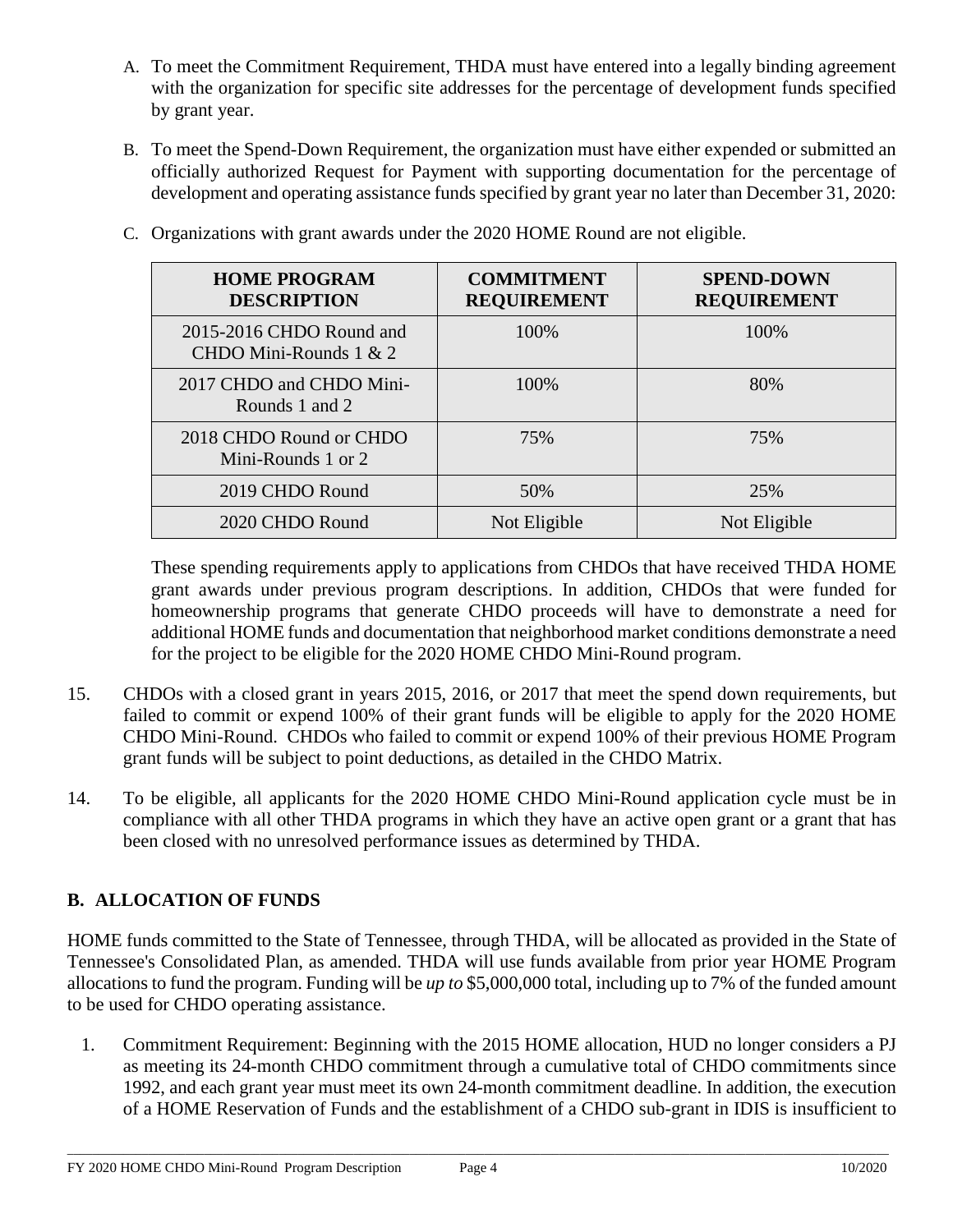meet this requirement. Thus, a successful CHDO that receives an allocation of funds must commit those funds to specific units by the milestones to be established within the Reservation of Funds: (1) 50% of the funds by February 28, 2022; (2) 75% of the funds by August 31, 2022; and 100% of the funds by February 28, 2023.

- 2. CHDO applicants need to be aware of these dates and have a pipeline of eligible homebuyers so they can begin their projects as soon as the environmental reviews have been completed. If in the opinion of THDA, the prospective CHDO's proposals are from a CHDO that lacks the organizational potential to comply with all HOME affordability requirements, THDA may choose not to award any or all of the funds set-aside for CHDOs in the 2020 HOME CHDO Mini-Round.
- 3. Funding Requirements: HOME awards will be in the form of a reimbursement grant. Grantees will be required to repay any HOME funds expended on projects that are not completed and ready for occupancy within 60 days following the term end date of the Reservation of Funds executed between the Grantee and THDA. Grantees may also be required to repay HOME funds as described in the Development Agreement. Required HOME land use restrictive covenants and/or deeds of trust must be recorded prior to any other financing documents.

The THDA HOME funding to successful CHDO applicants serving a Local PJ will be reduced by the amount of funding the CHDO receives from the Local PJs during the 2020 program year to keep within the \$1,000,000 maximum grant.

To be funded, an application must receive a minimum threshold score of 60, an amount equal to at least 50% of the total points available.

## **C. ELIGIBLE ACTIVITIES**

There are specific eligible activities under the 2020 HOME CHDO Mini-Round Program Description that must address the housing needs of low-income households. Manufactured housing and manufactured housing lots are not eligible for HOME assistance. Housing does not include emergency shelters (including shelters for disaster victims) or facilities such as nursing homes, convalescent homes, hospitals, residential treatment facilities, correctional facilities, and dormitories, including those for farm workers or housing for students. Eligible housing activities include:

## **1. Homeownership Programs**

a. *CHDO. CHDOs must use HOME funds to develop units for homeownership, including new construction or acquisition and substantial rehabilitation of substandard single-family dwellings.* The CHDO must be the owner and developer of all units at the time the units are constructed or rehabilitated. When units are sold to eligible homebuyers, the HOME funds must be repaid to the CHDO as CHDO proceeds and must be used to develop additional single-family units for homeownership in compliance with the HOME regulations. A CHDO must allow an amount up to \$14,999 of HOME funds to remain with the unit as a soft second mortgage as necessary to qualify the household for permanent financing, but not less than \$1,000. THDA requires that a subsidy remain in the financing when the unit is sold, so affordability is based on the less restrictive recapture provision of the HOME regulations. Any homeownership unit developed by a CHDO that cannot be sold to an eligible homebuyer within nine months of the Certificate of Occupancy must be converted to rental housing and rented to an income-eligible tenant.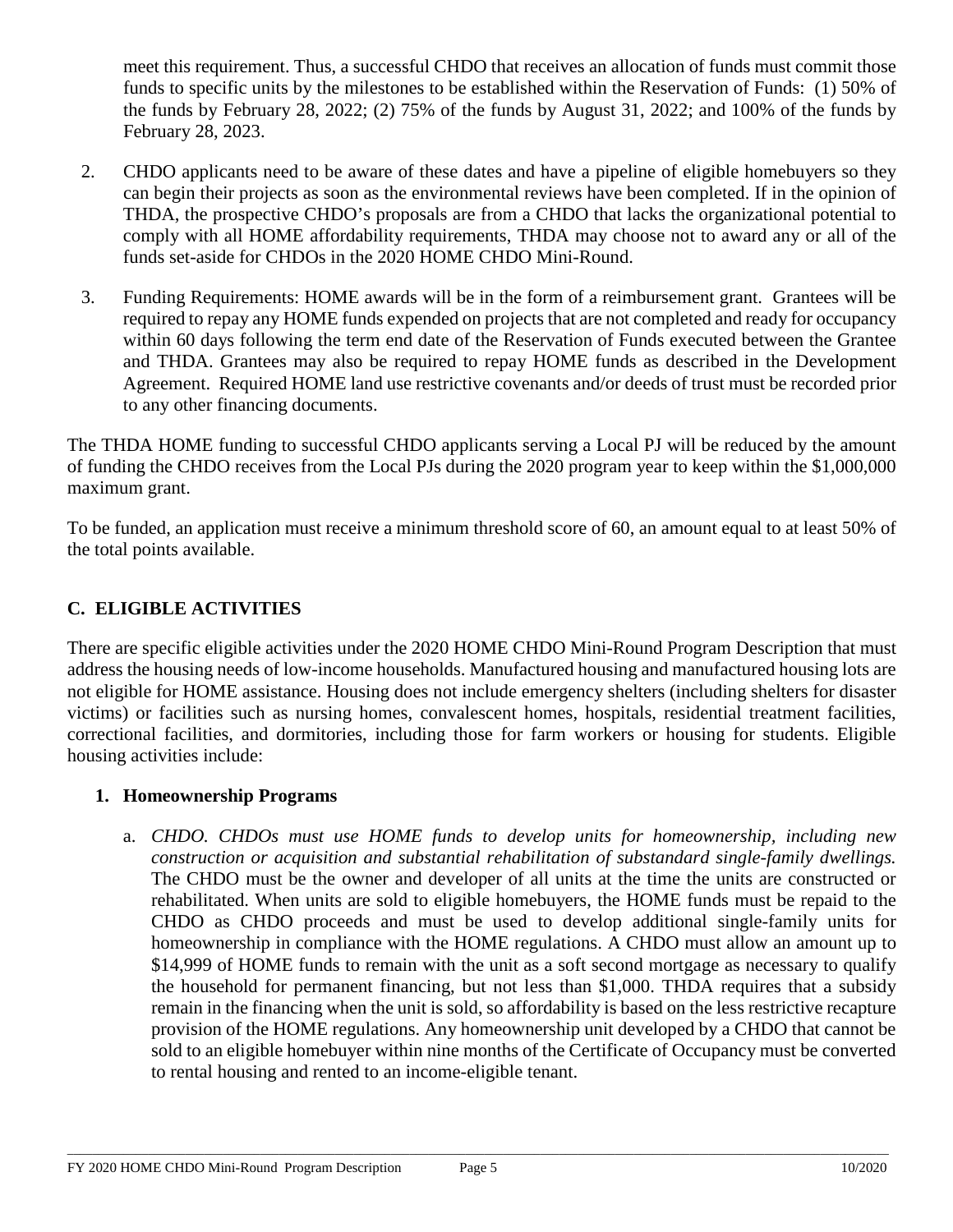Before construction or acquisition and rehabilitation can begin under homeownership, all CHDOs must demonstrate a pipeline of eligible buyers pre-qualified for a permanent loan. Although speculative construction or acquisition is not generally allowed, under certain circumstances THDA will allow a CHDO to apply for an exception to this policy on a project-by-project basis. To be considered for an exception, the CHDO must demonstrate that it meets certain criteria, including:

- (1) Experience and capacity to manage an affordable rental housing program;
- (2) Success during the last three (3) years in managing affordable rental housing in the area of the proposed project with an average list to lease-up term of no more than 180 days;
- (3) A current average market time of list to contract for sale for similarly priced, comparable homes in the area of the proposed project of no more than 120 days;
- (4) Extenuating circumstances that prevent the CHDO from having a pipeline of pre-qualified homebuyers to support their development activity.

Additionally, if the property remains unsold nine months after completion, a lease-purchase may be permitted if the CHDO can demonstrate that it has an existing and active lease-purchase program.

- b. *Cities, Counties, and Non-profit Organizations (non-CHDO).* Homeownership programs are restricted to a soft second mortgage necessary to qualify the household for permanent financing.
- c. *Soft Second Mortgages.* Any HOME funds used for a soft second mortgage in homeownership programs are limited to the lesser of \$14,999 in HOME funds or the amount of HOME funds necessary to qualify the household for permanent financing, but not less than \$1,000. All grant recipients using HOME for soft second mortgages must use the THDA single-family underwriting template to determine the amount of HOME assistance, and must submit the determination to THDA for review and final approval. If the underwriting template indicates that the homebuyer does not have an unmet need for the soft second mortgage, the grant recipient may not provide direct HOME assistance to that homebuyer. The amount of the soft second mortgage is the "direct HOME subsidy" provided to the homebuyer and subject to recapture.

The soft second mortgage will have an affordability period of five years, which is forgiven at the end of the fifth year if the unit remains in compliance, i.e., the unit remains the permanent residence of the initial buyer and is not leased or vacated. If the unit is sold or transferred during the affordability period, the amount of the HOME subsidy subject to recapture will be reduced by twenty percent (20%) per year of occupancy by the initial homebuyer. If the unit is leased or vacated during the affordability period, the entire HOME subsidy must be repaid.

The soft second mortgages may not be combined with other THDA-funded "second mortgage" assistance programs, including Great Choice Loan Plus assistance, or with funding available through the New Start program, and any subsequent or similar programs operated by THDA. The THDA HOME funded soft second mortgage may be combined with a THDA Great Choice first mortgage loan.

- d. *Sales Price.* All units must be sold for an amount not to be lower than the appraised value of the unit.
- e. *Sales Price Limits.* The sales price limit for homeownership programs are the Property Value Limits. Current limits are available at [https://thda.org/business-partners/home.](https://thda.org/business-partners/home)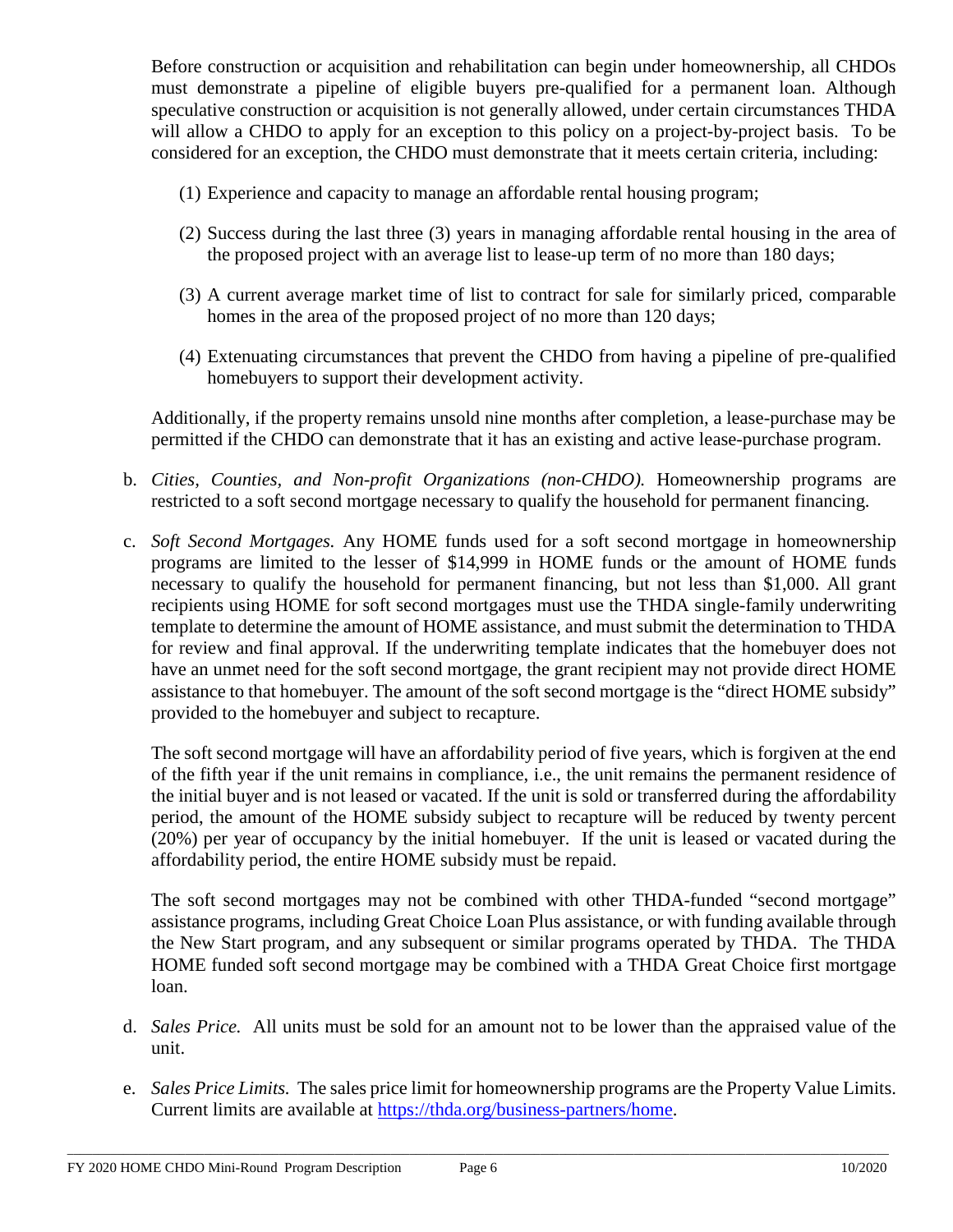- f. *Underwriting.* Front and back end ratios may not exceed twenty-nine (29%) and forty-one percent (41%), respectively. Lower ratios are encouraged.
- g. *Permanent Financing*. Under homeownership programs, THDA expects the use of THDA mortgage loans whenever suitable. Other financing may be used if it is comparable to a THDA mortgage loan. Permanent financing is considered comparable if the interest rate does not exceed the prevailing THDA Great Choice interest rate by more than one percentage point and when it is demonstrated that the homebuyer represents a commensurate underwriting risk to the lender. All loans must have a fixed interest rate fully amortizing over the 30-year term of the loan. There can be no pre-payment penalty for early payoffs.
- h. *Homebuyer Contribution*. The homebuyer must make a contribution from their own funds equal to one percent (1%) of the purchase price of the property.
- i. *Homebuyer Education*. All homebuyers must complete a homebuyer education program from a THDA-qualified homebuyer education provider prior to purchase.
- j. *Neighborhood Market Conditions*. Applicants proposing homeownership projects must document that neighborhood market conditions demonstrate a need for the project and must complete a market study as part of the 2018 application cycle for homeownership programs.
- k. *Deadline for Sale.* Homeownership units must be sold to an eligible homebuyer within nine (9) months of project completion. If a homeownership unit is not sold to an eligible homebuyer within nine months of the Certificate of Occupancy, the unit must be converted to rental housing for the appropriate rental affordability period or the HOME funds must be repaid by the grant recipient to THDA.

THDA expects that the grant recipient will not only shepherd the homebuyer through the home buying process, but also work toward fostering an on-going relationship with the homebuyer. This responsibility includes facilitating additional homeowner counseling, verifying homeowner occupancy requirements on an annual basis, and monitoring mortgage loan default issues.

## **2. CHDO Operating Expenses, Developer's Fees and CHDO Proceeds**

- *a. CHDO Operating Expenses.* CHDOs meeting the requirement of Section C, item 2, a (1) may request up to 7% of the funds awarded for the acquisition and rehabilitation or new construction of housing for sale to low and moderate income home buyers as CHDO operating expenses to help with the operating costs the organization. Operati
- *b. +*ng expenses are separate from project funds and are funded from the 5% set-aside for CHDO operating expenses from the annual HOME allocation.
	- (1) The CHDO must not have an existing operating assistance grant award from THDA with less than 75% of the total operating assistance grant award has not been expended as of January 31, 2021.
- *c. Developer's Fee*s. A CHDO may also request an 8% developer's fee if the CHDO is acting as a developer of housing. The developer's fee is 8% of the HOME funds used to construct or acquire and rehabilitate the unit. The developer's fee is a project soft cost and counts against the maximum per unit subsidy limit applicable to a project.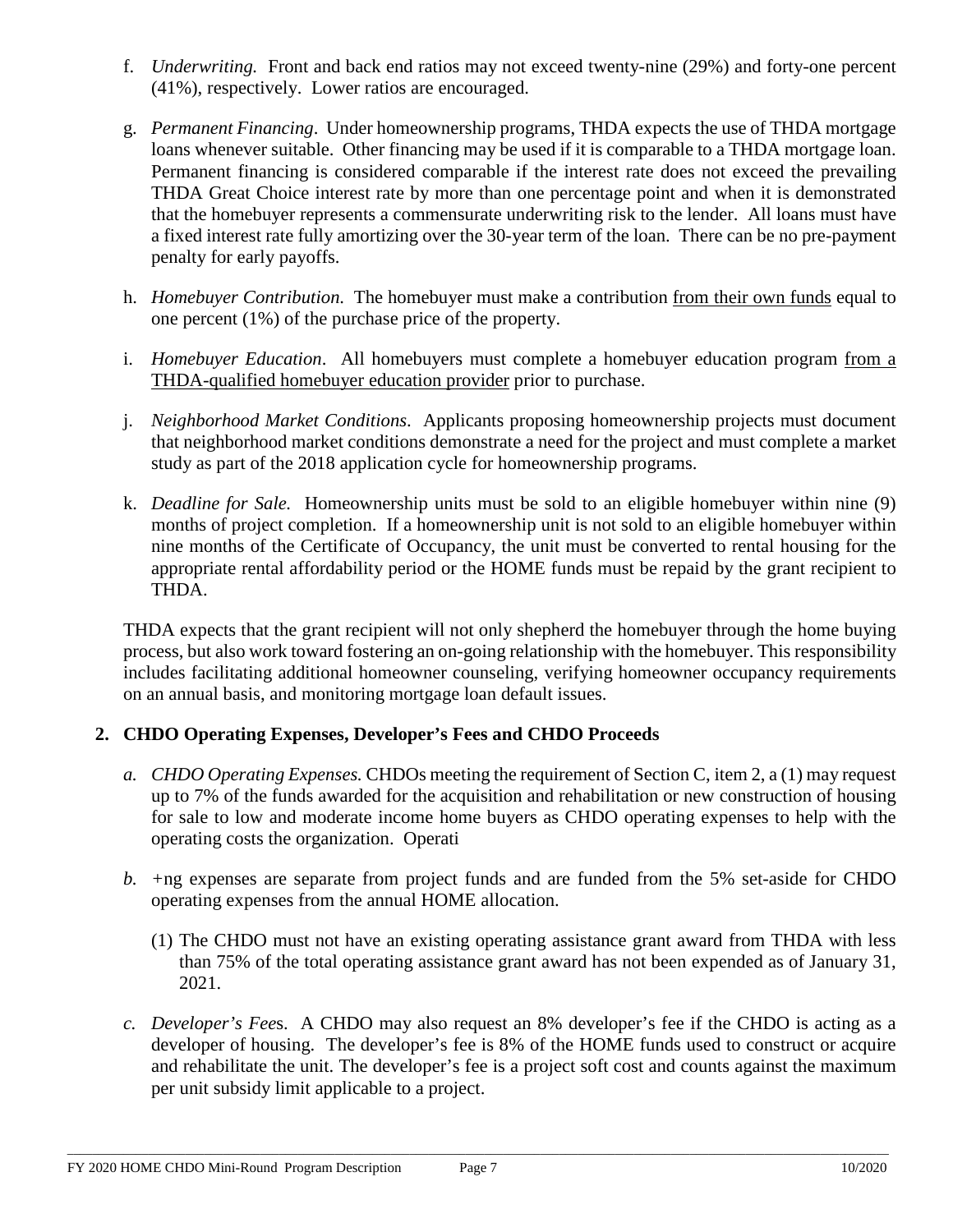*CHDO Proceeds*. CHDO proceeds are the HOME funds returned to a CHDO upon the sale of a unit developed by the CHDO from the buyer's permanent financing. The CHDO must use its CHDO proceeds to develop more housing for homeownership. A CHDO may use 15% of the CHDO proceeds for operating expenses, divided as follows: Maximum of 7% for administration and Maximum of 8% for developer's fees. Once the CHDO proceeds are used a second time to develop more housing for homeownership, the HOME restrictions on the use of proceeds are eliminated. The 25% cap on the amount of CHDO proceeds that can be used for operating or administrative expenses has been eliminated. This policy applies retroactively to current, active CHDO grants.

### **3. Project Soft Costs**

In planning their programs, applicants may include the actual costs paid to third parties for progress inspections and work write-ups as a project-related soft cost where necessary. The costs for progress inspections and work write-ups are capped at \$2,500. In addition to the costs for inspections and work write-ups, the costs for lead-based paint inspections, risk assessments and clearance testing, and architectural and engineering fees are also paid as project soft costs. All project soft costs count toward the HUD maximum per unit subsidy limit.

### **D. PROHIBITED ACTIVITIES**

- 1. Provide project reserve accounts, or operating subsidies;
- 2. Provide tenant-based rental assistance for the special purposes of the existing Section 8 program, in accordance with Section 212(d) of the Act;
- 3. Provide non-federal matching contributions required under any other Federal program;
- 4. Provide assistance authorized under Section 9 of the 1937 Act (annual contributions for operation of public housing);
- 5. Carry out activities authorized under 24 CFR Part 968 (Public Housing Modernization);
- 6. Provide assistance to eligible low-income housing under 24 CFR Part 248 (Prepayment of Low Income Housing Mortgages;
- 7. Provide assistance (other than assistance to a homebuyer to acquire housing previously assisted with HOME funds) to a project previously assisted with HOME funds during the period of affordability established by HUD or THDA in the written agreement. However, additional HOME funds may be committed to a project up to one year after project completion, but the amount of HOME funds in the project may not exceed the HUD maximum per-unit subsidy amount;
- 8. Pay for any cost that is not eligible under 24 CFR 92.206 through 92.209;
- 9. Use HOME funds for rental housing projects;
- 10. Provide assistance for a homeowner rehabilitation project by a CHDO from the 15% CHDO set-aside. A CHDO funded through the 15% CHDO set-aside can only participate in the HOME program if they are the owner and developer of a project.

#### **E. LAYERING**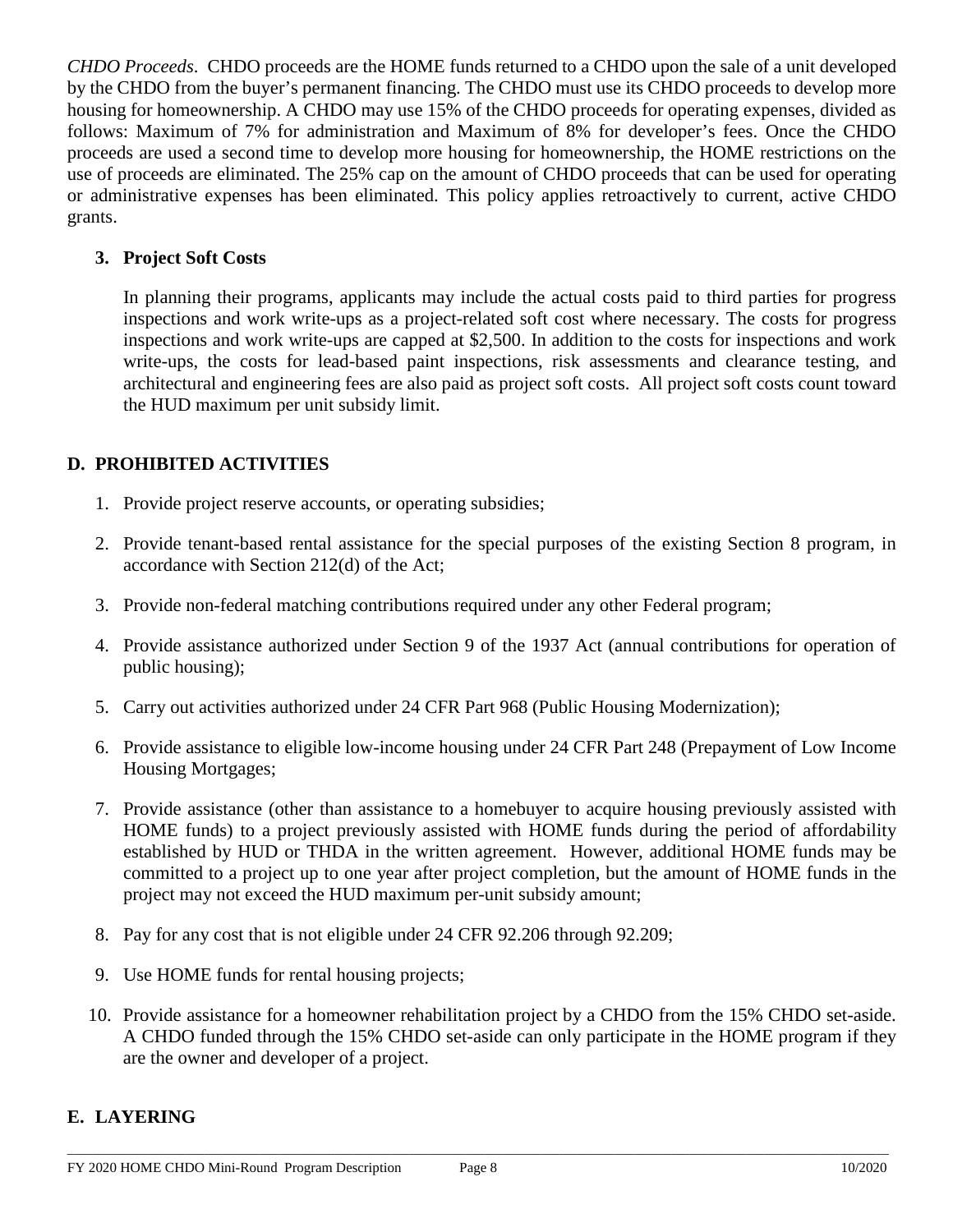Layering is the combining of other federal resources on a HOME-assisted project that results in an excessive amount of subsidy for the project. Such activity is prohibited. Grantees must analyze each project to ensure that only the minimum amount of assistance is allocated to the project. In no case may the amount of HOME funds exceed the HUD Maximum per Unit Subsidy Limit.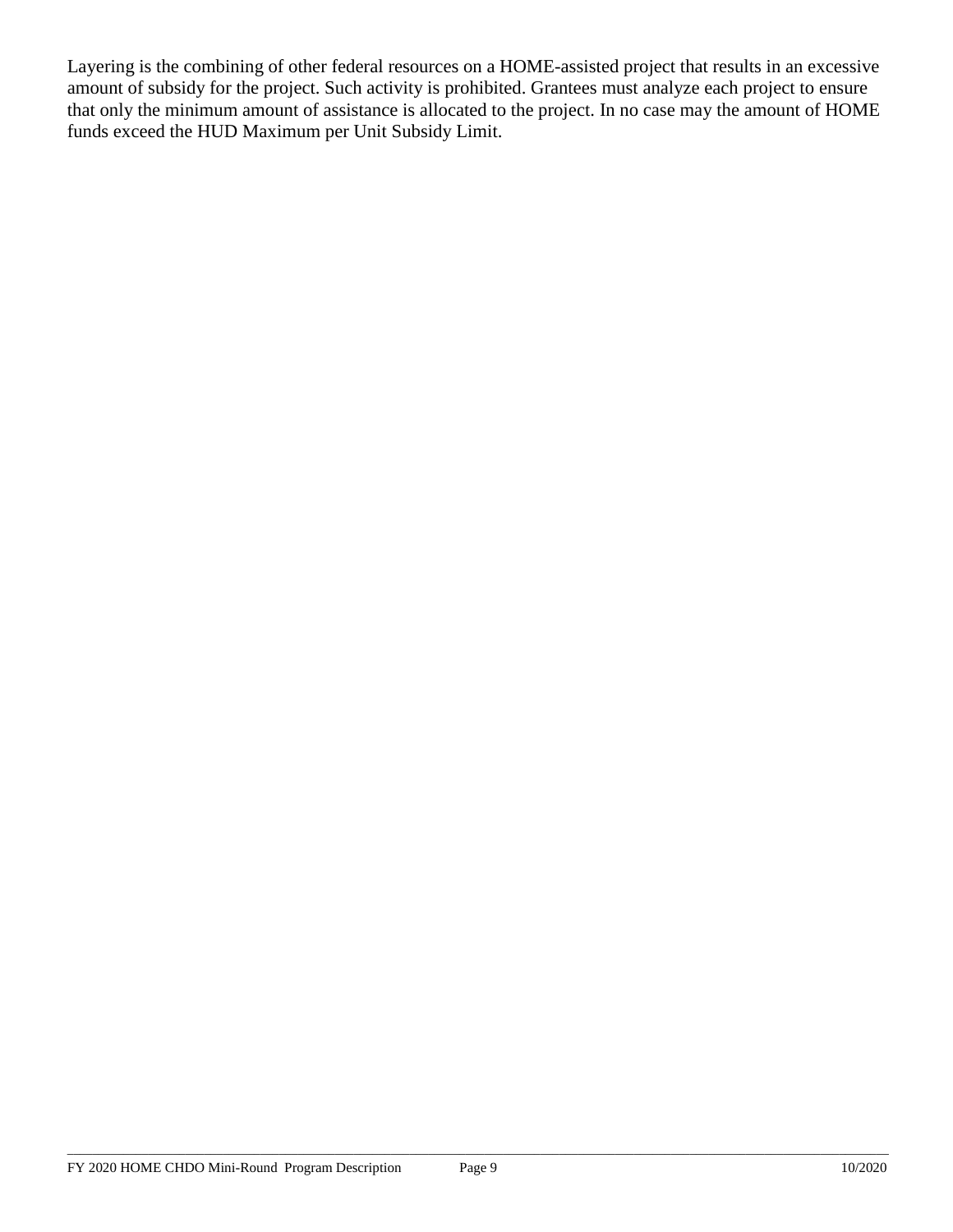# **F. MATCH**

THDA will not require applicants to provide match towards funded projects. Although no local match is required, THDA will award points based on the contribution of eligible match reflected in an application as specified in the scoring matrix. THDA will count any qualifying non-federal project funds or other resources reflected in successful applications that qualify as match under the HOME rule toward the match requirement.

HOME match is permanent, non-federal contributions to a project. Matching contributions may be in the form of one or more of the following:

- 1. Cash contributions not provided by the assisted household and not from a federal source, including the present value of the interest subsidy for loans made at rates below market.
- 2. Reasonable value of donated site-preparation and construction materials.
- 3. Reasonable rental value of the donated use of site preparation or construction equipment.
- 4. Waived fees and taxes.
- 5. Property donation or below-market sale. A copy of the appraisal and/or purchase contract must be submitted. The donor/seller of the property must also provide a statement certifying that the property was donated or sold for affordable housing purposes and an acknowledgment that the donor/seller received the URA Guide Form Notice Disclosure to Seller, as well as the HUD booklet entitled, "When a Public Agency Acquires Your Property." If the property was originally acquired with federal funds, the value of the property is not match eligible.
- 6. The direct cost of donated, compliant homebuyer counseling services provided to families that acquire properties with HOME funds under the provisions of 24 CFR §92.254, including on-going counseling services provided during the period of affordability. Counseling may not be valued at more than \$40 per hour.
- 7. Reasonable value of donated or volunteer labor or professional services. Unskilled volunteer labor may not be valued at more than \$10 per hour; skilled volunteer labor may be valued at the documented going rate.
- 8. Value of sweat equity may also be eligible if every assisted household under the HOME grant award is required to perform sweat equity. Sweat equity may not be valued at more than \$10 per hour.
- 9. Other match sources as permitted under the HOME Final Rule.

THDA will monitor the contribution of match throughout the implementation of the grant.

#### **G. LEVERAGE**

In the scoring matrix, any project that has leveraged funds will receive additional points. Leveraged funds are funds provided by local governments, grants from other sources and cash from program beneficiaries. Loan proceeds from a lending institution do not count as leverage. However, the savings generated from a below market interest rate will count as leverage. Administrative funds, *anticipated* fund-raising revenues, other THDA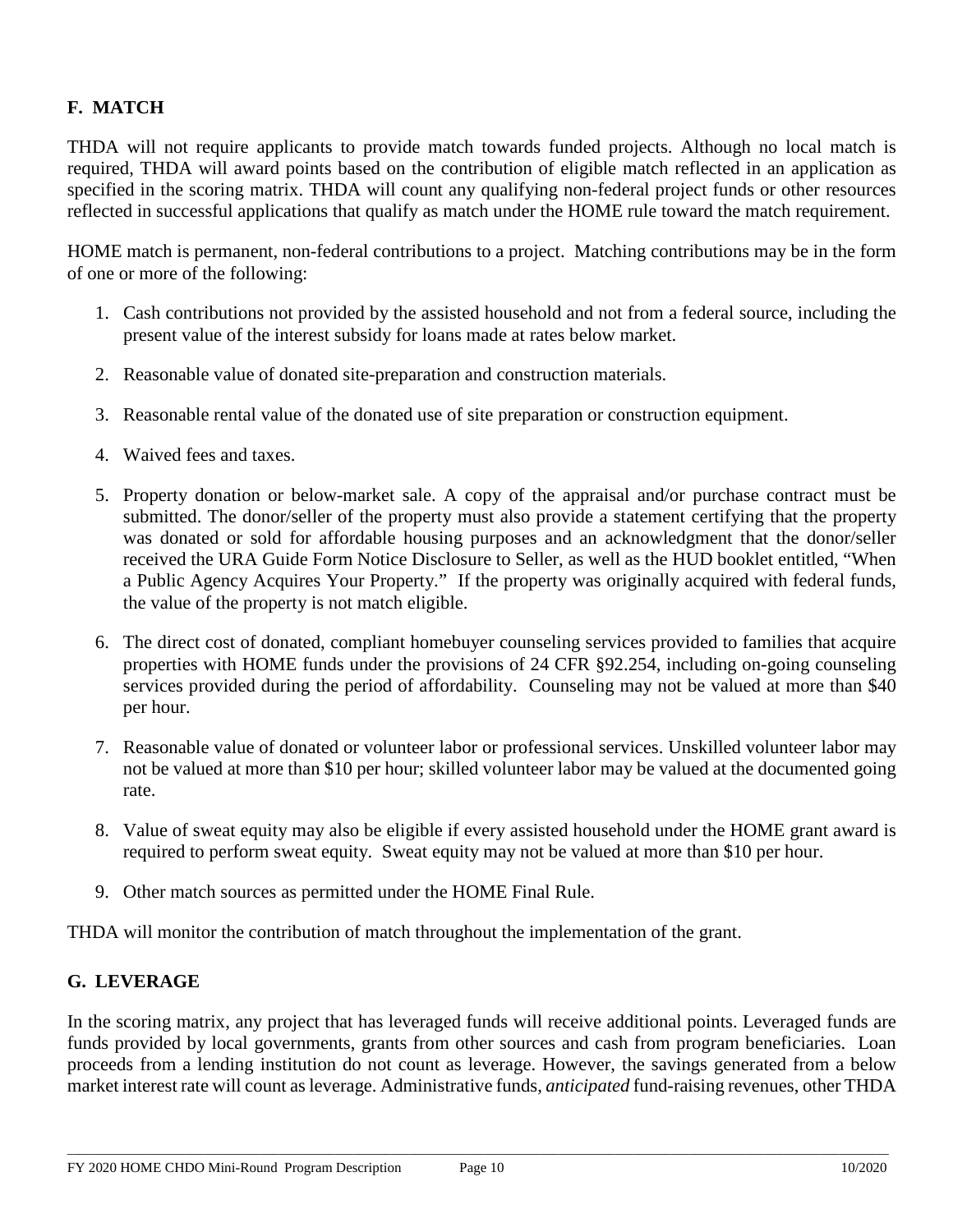funds, and construction loans do not count toward leverage. Leveraged funds counted in one program year do not qualify again as leverage in subsequent years.

The value of donated labor, materials and land will count toward leverage. The value of unskilled labor is set at the current minimum wage, and the value of skilled labor is set at twice the current minimum wage. The value of land and/or a building donated or acquired for a project prior to the application will count as leverage, but there must be an appraisal or tax assessment included in the application to document its value. In order to count donated supplies or materials, only the documented value of the actual goods or materials will be considered and they must be legitimately required by the program. The donor must provide a letter to confirm the amount of the supplies or materials. Proposed discounts will not count as leverage.

## **H. PUBLIC PRIVATE PARTNERSHIPS FOR NEIGHBORHOOD REDEVELOPMENT**

THDA encourages CHDOs to undertake housing development activities in concert with a local government or local quasi-governmental entity in order to both fulfill the need for housing in these communities as well as larger community redevelopment goals beyond the housing efforts of the CHDO itself.

In order to receive points under this scoring criteria, the CHDO must partner with a local unit of government or a local quasi-governmental entity by means of a Memorandum of Understanding (MOU) or other partnership agreement for the purpose of the development of affordable housing for sale to low income home buyers effective for the full term of the grant period. As part of the effort, the local unit of government or the local quasi-governmental entity must provide eligible HOME match contributions to the housing development effort. The MOU must outline the responsibilities of all parties to the program implementation, including, but not limited to:

- 1. The targeted neighborhood area(s) in which all units will be rehabilitated and/or constructed for sale to low income home buyers under the MOU.
- 2. The number of units to be rehabilitated or constructed for sale to low income home buyers.
- 3. A description of the match contributions to be provided. At minimum, match contributions must meet the following requirements:
	- a. Donation or sale of a suitable parcel of land for home development, without encumbrance of any kind with all taxes and other fees current and meeting all requirements of Section F 5 of this program description and the following additional requirements:
		- i. The sale price to the CHDO shall be no more than \$100.
		- ii. All taxes must be clear through the time of sale to the low income homebuyer.
	- b. The donated cost of demolition and disposal of any existing structures on the building parcel including all landfill fees if unit demolition is a required part of lot development.
	- c. Fees controlled by the local government such as building permits, impact fees or other development fees must be waived by the local government and provided as a donated match to the project. To the extent, the local government controls utility connection and tap fees these fees must be waived or significantly discounted in order to meet the match eligibility requirements of the HOME program.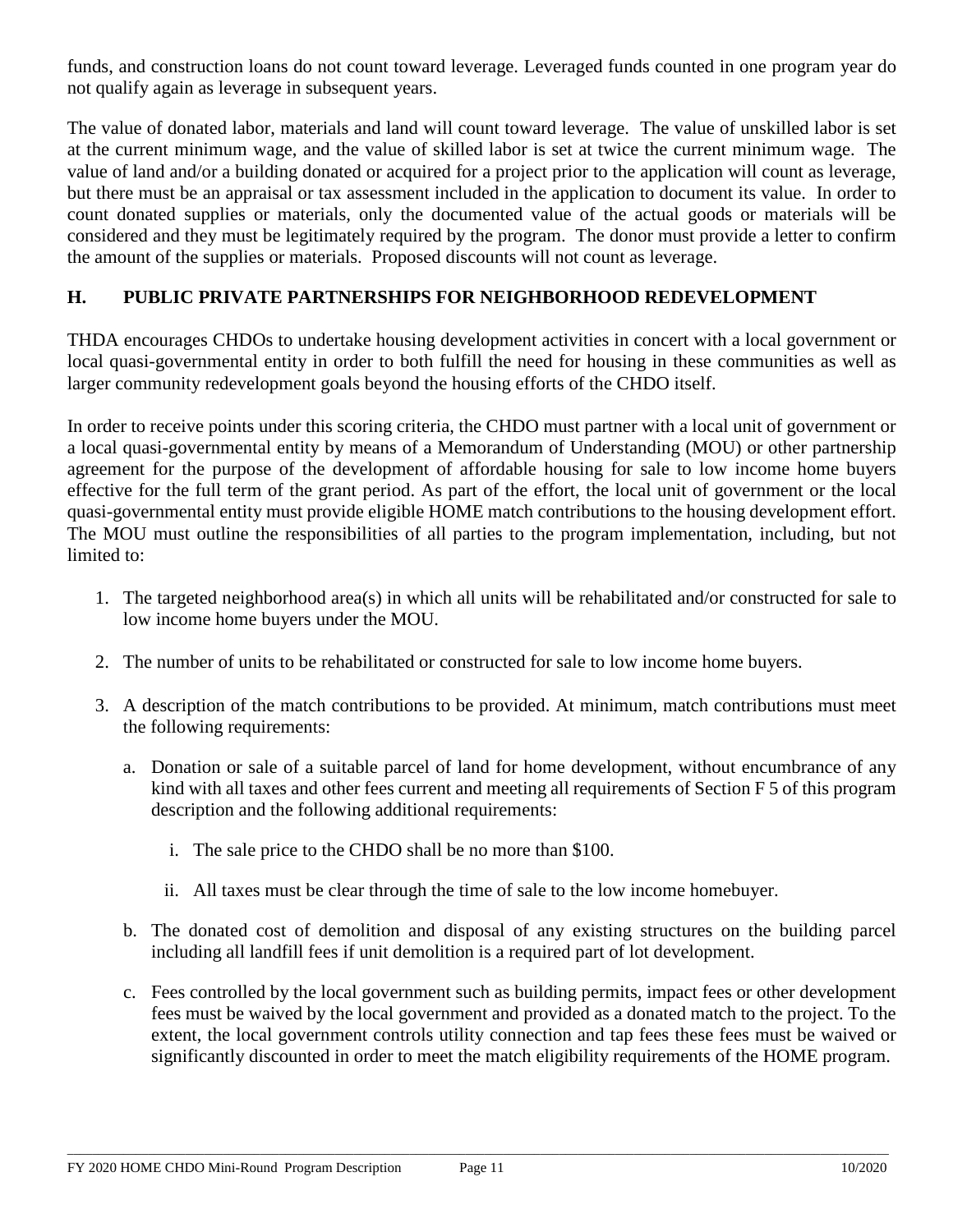The CHDO must have a strategy approved by its Board to redevelop an area that ties into a larger strategic plan of a City or County's efforts to stabilize a focused area that requires revitalization. Unit development must occur only in the identified target area.

## **I. HOME PROGRAM REQUIREMENTS**

### **1. INCOME LIMITS**

HOME funds may be used to benefit only low-income households. "Low-income households" means an individual or household whose income does not exceed 80% of the area median income, adjusted for household size. THDA encourages the targeting of HOME resources for homeowner rehabilitation activities to very low-income households.

"Very low-income household" means a household whose income does not exceed 50% of the area median income, adjusted for household size.

The income of the household to be reported for purposes of eligibility is the sum of the annual gross income of the beneficiary, the beneficiary's spouse, and any other household member residing in the home. Annual gross income is "anticipated" for the next 12 months, based upon current circumstances or known upcoming changes, minus certain income exclusions.

Current limits are available at [https://thda.org/business-partners/home.](https://thda.org/business-partners/home) Median income for an area or the state shall be that median income estimate made by HUD. Median incomes change when HUD makes revised estimates.

#### **2. FORMS OF ASSISTANCE**

*Homeownership programs*. Assistance from grant recipients to program beneficiaries as soft second mortgages will be limited to loans equal to the lesser of \$14,999 or the amount necessary to qualify the household for permanent financing which are forgiven at the end of 5 years.

#### **3. AFFORDABILITY PERIOD**

*a.* At the time of the sale of the unit to an eligible homebuyer, the CHDO must leave HOME funds in the unit as a soft second mortgage loan in an amount equal to the lesser of \$14,999 or the amount of HOME funds necessary to qualify a household for permanent financing, but not less than \$1,000. There will be an affordability period of five years secured by a Note and Deed of Trust between the CHDO and the homebuyer. The HOME loan is forgiven at the end of the fifth year if the unit remains in compliance with HOME requirements. This means that the property remains the primary residence of the initial homebuyer and is not leased or vacated; and if the property is sold or transferred at the end of the affordability period, the homebuyer has complied with these recapture provisions. If the unit is sold or transferred during the affordability period, the amount of HOME subsidy subject to recapture will be reduced by twenty percent (20%) per year of occupancy by the initial homebuyer. If the unit is leased or vacated during the affordability period, the entire HOME subsidy must be repaid to THDA.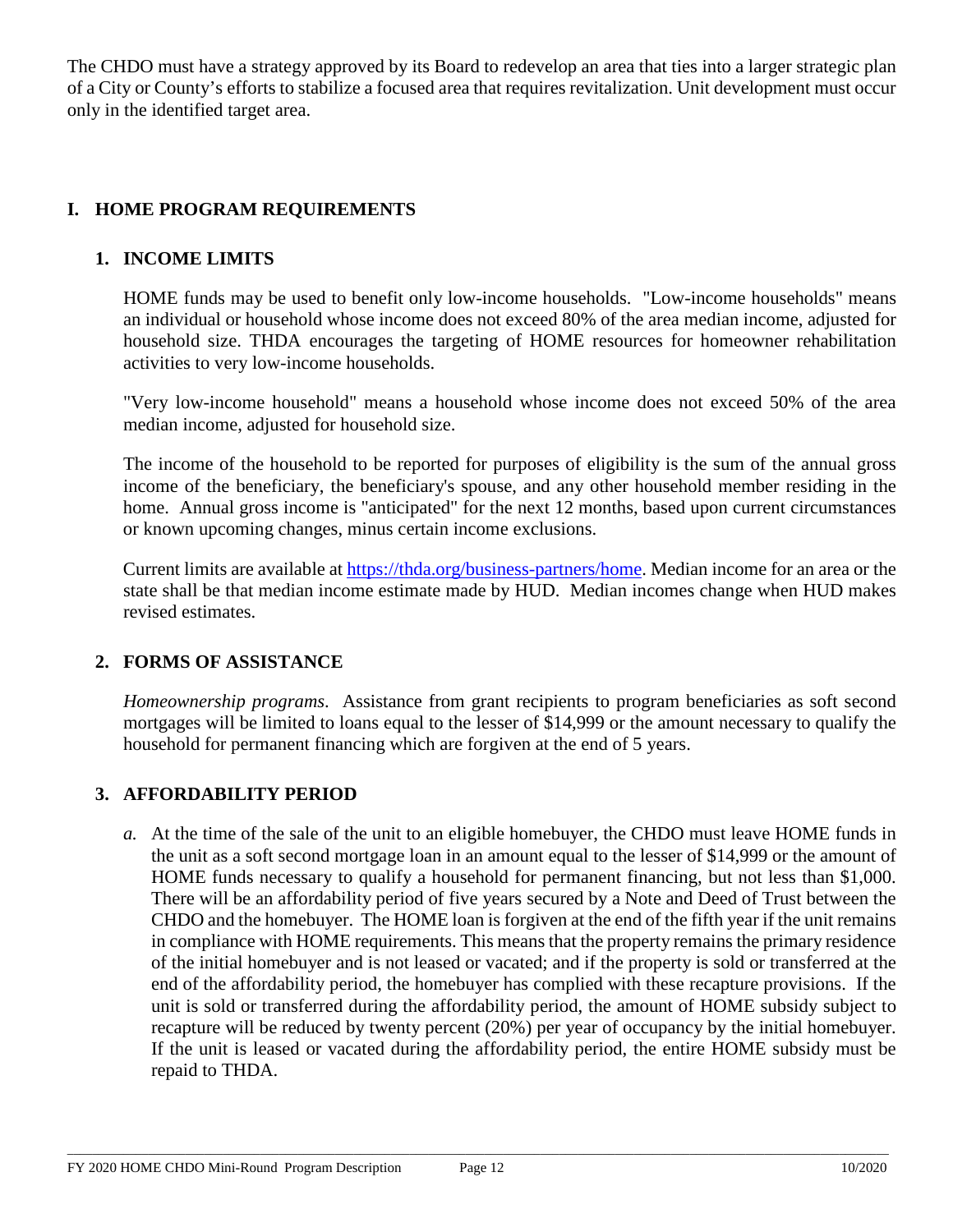*b. Sale or Transfer of the Property*. The HOME-assisted home buyer may sell or otherwise transfer the unit on or before the end of the affordability period to any willing buyer at any price, and the amount of the HOME subsidy subject to recapture will be reduced by 20% per year of occupancy by the initial homebuyer. The amount subject to recapture is limited by the availability of net proceeds. The net proceeds are the sales price minus superior non-HOME loan repayments minus closing costs. If the net proceeds are not sufficient to recapture the remaining outstanding principal balance of the HOME Note plus the amount of the down payment made by the homeowner, if any, plus the amount of any capital improvement investment made by the homeowner, then the grant recipient shall recapture a pro rata share of the net proceeds of the sale in lieu of the full remaining outstanding principal balance of the HOME Note. "Capital improvement investment" means the improvements to the property made at the homebuyer's expense (and not through some other form of subsidy), as evidenced by receipts or cancelled checks detailing the capital improvements made. Capital improvements do not include items of maintenance, deferred maintenance or cosmetic improvements. The pro rata amount to be recaptured shall be calculated in accordance with the HOME Program Regulations at 24 CFR 92.254(a)(5)(ii)(A)(3) as follows:

If the net proceeds are not sufficient to recapture the full HOME investment (or a reduced amount) plus enable the homeowner to recover the amount of the homeowner's down payment and any capital improvement investment made by the home owner since purchase, the grant recipient shall share the net proceeds according to the following formulas:

| <b>HOME</b> Subsidy<br>$HOME$ Subsidy + Homeowner Investment | x Net Proceeds $=$ HOME Amount to Recapture |
|--------------------------------------------------------------|---------------------------------------------|
| Homeowner Investment                                         | x Net Proceeds $=$ HOME Amount to Recapture |

HOME Subsidy + Homeowner Investment

x Net Proceeds = HOME Amount to Recapture

The new proceeds may be divided proportionately as set forth in these steps:

- (1) *Application of Forgiveness Feature*. Once the net proceeds are determined from the sale of the property, the grant recipient shall reduce the amount due based on the length of time the homebuyer has occupied the home in relation to the affordability period. Soft second mortgages up to \$14,999 have a five year affordability period and a forgiveness feature of 20% per year.
- (2) *Amount subject to recapture.* The HOME investment that is subject to recapture is based on the amount of HOME assistance that enabled the homebuyer to buy the housing unit. This includes any HOME assistance that reduced the purchase price from fair market value to an affordable price, but excludes the amount between the cost of producing the unit and the market value of the property (i.e., the development subsidy).
- (3) After the full HOME investment has been repaid, any excess profits will belong to the homeowner.
- *c. Construction Financing-Homeownership*. For CHDOs using HOME for construction financing to develop homeownership units, the initial affordability period will be based on the amount of HOME funding invested in the development of the unit under the resale provisions of the HOME regulations. In order to enforce the provisions of the Working Agreement with the CHDO, THDA will require that a Restrictive Covenant and Deed of Trust be recorded against the property prior to drawing down HOME funds for construction. When the unit is sold to an eligible homebuyer, THDA will provide

\_\_\_\_\_\_\_\_\_\_\_\_\_\_\_\_\_\_\_\_\_\_\_\_\_\_\_\_\_\_\_\_\_\_\_\_\_\_\_\_\_\_\_\_\_\_\_\_\_\_\_\_\_\_\_\_\_\_\_\_\_\_\_\_\_\_\_\_\_\_\_\_\_\_\_\_\_\_\_\_\_\_\_\_\_\_\_\_\_\_\_\_\_\_\_\_\_\_\_\_\_\_\_\_\_\_\_\_\_\_\_\_\_\_\_\_\_\_\_\_\_\_\_\_\_\_\_\_\_\_\_\_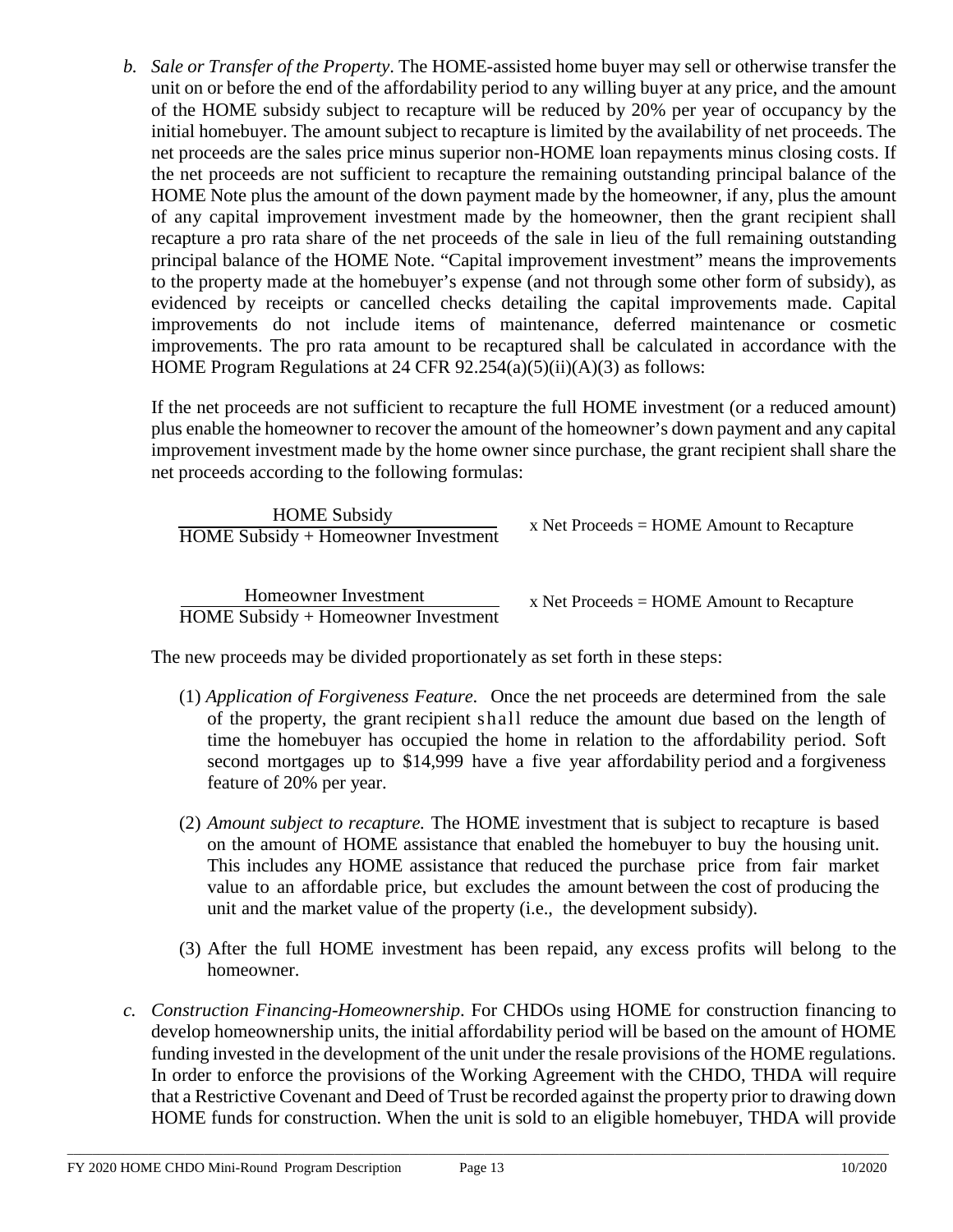the closing agent a copy of the release for Restrictive Covenant and Deed of Trust. The CHDO must provide the closing agent with a Grant Note and Deed of Trust between the CHDO and the homebuyer for the soft second mortgage loan under the recapture provisions. Upon receipt by THDA of a copy of the Grant Note, the recorded Deed of Trust between the homebuyer and the CHDO, the recorded deed from the seller to the homebuyer, and the fully executed final TILA-RESPA Integrated Disclosure (TRID) Settlement Statement, the original Release of Lien is forwarded to the closing agent for recording.

## **4. LEVEL OF SUBSIDY**

| <b>MINIMUM HOME DOLLARS</b> | \$1,000   | <b>PER UNIT</b>              |
|-----------------------------|-----------|------------------------------|
| <b>MAXIMUM HOME DOLLARS</b> | \$83,045  | 0-BEDROOM (EFFICIENCY) LIMIT |
|                             | \$95,199  | 1-BEDROOM LIMIT              |
|                             | \$115,763 | 2-BEDROOM LIMIT              |
|                             | \$149,761 | <b>3-BEDROOM LIMIT</b>       |
|                             | \$164,390 | 4-BEDROOM OR MORE LIMIT      |

The current maximum HOME investment per unit is provided below:

Periodically, THDA may update these limits pending approval from HUD. Updated limits will be effective for all activities in which the written agreement for the activity is entered into after the effective date for the limits issued by HUD. These updates will be posted on THDA's web site [at](http://www.thda.org/) https://thda.org/business-partners/home.

#### **5. PROPERTY STANDARDS**

Property standards must be met when HOME funds are used for a project. Any housing constructed or rehabilitated with THDA HOME funds must meet all applicable local, county, and state codes, rehabilitation standards, Uniform Property Condition Standards (UPCS), and zoning ordinances at the time of project completion.

In the absence of a local code, new construction of single-family units or duplexes must meet the current, State-adopted edition of the International Residential Code for One- and Two-Family Dwellings. The newly constructed units must also meet accessibility requirements and mitigate disaster impact as applicable per State and local codes, ordinances, etc.

In the absence of a local code, rehabilitation of existing homeowner units must meet the current, Stateadopted edition of the Existing Building Code of the International Code Council (ICC).

THDA will not make any funding awards for units in a jurisdiction where the unit cannot be inspected by a state certified building inspector or by a provider as permitted under State law.

HOME funded units must also conform, as applicable, to the THDA Minimum Design Standards for New Construction of Single Family and Multifamily Housing Units and with THDA's Minimum Design Standards for Rehabilitation of Single Family and Multi-family Housing Units. THDA must review and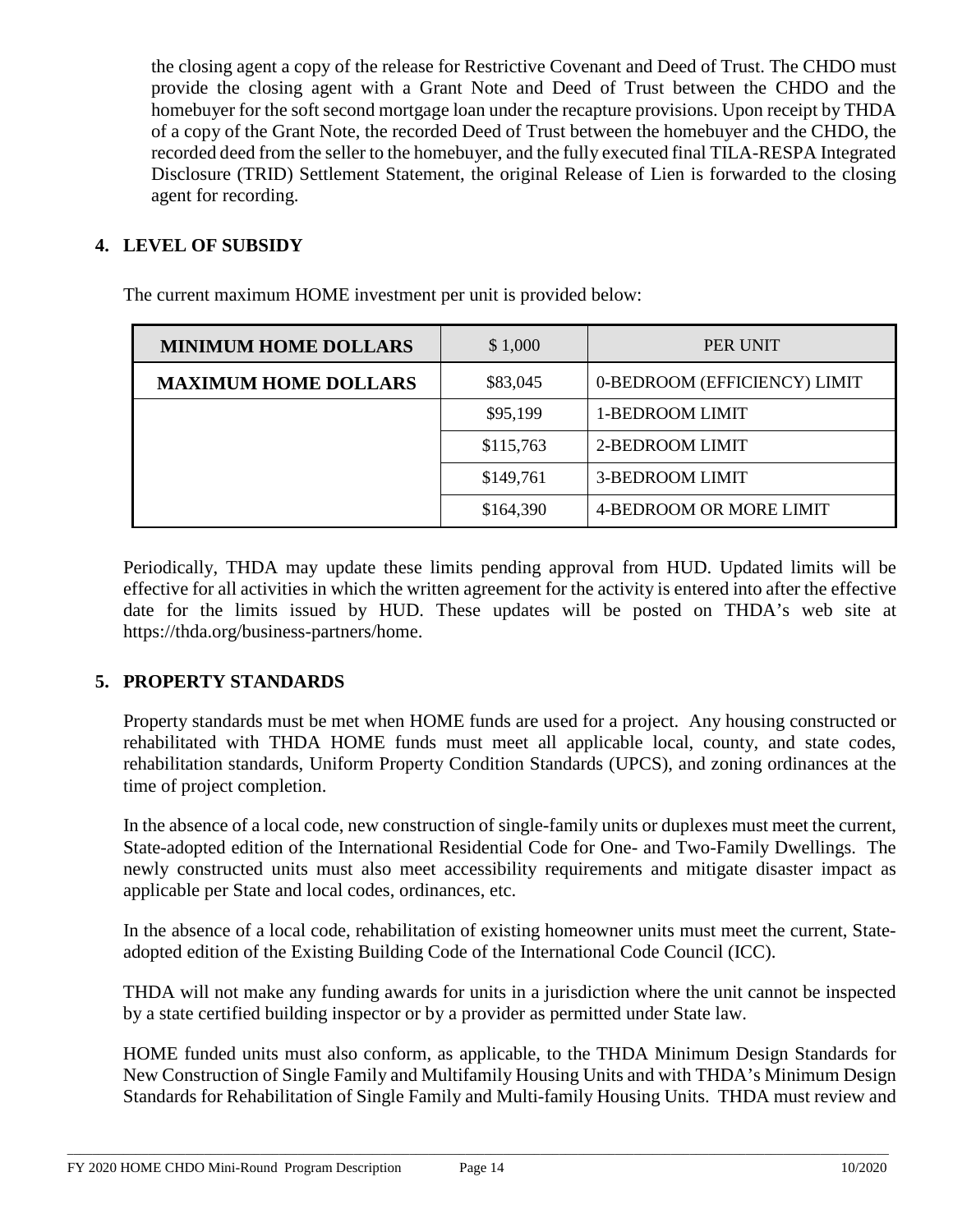approve plans, work write-ups and written cost estimates and determine cost reasonableness for both new construction and rehabilitation prior to putting the project out to bid.

The International Code books are available at: www.iccsafe.org

- *a. Disaster Mitigation.* All new construction should be built in a method and/or location that would attempt to protect all new construction from possible disaster due to either a man-made issue, or an act of God that may cause physical or structural damage to the home. The methods should include any items that may be recommended, or required by either local, state, or federal agencies dealing with disasters.
- *b. Energy Code*. New construction projects must also meet the State-adopted edition of the International Energy Conservation Code. Copies of the Energy Code may also be obtained from the International Code Council at the address listed above.
- *c. Energy Conservation.* In addition to meeting the State-adopted edition of the International Energy Conservation Code, new construction projects must be Energy Star qualified as certified by an independent Home Energy Rating System (HERS) rater or achieve a HERS index of 85 or less when tested by a certified rater.
- *d. Section 504.* Section 504 of the Rehabilitation Act of 1973 prohibits discrimination in federally assisted activities and programs on the basis of disability, and imposes requirements to ensure accessibility for qualified individuals with disabilities to these programs and activities.

#### **6. AFTER REHABILITATION PROPERTY VALUE**

F*or homeowner rehabilitation projects*, the maximum after rehabilitation value permitted for the type of single-family housing (1-4 family residence, condominium, cooperative unit,) shall not exceed 95% of the median purchase price for the area as established by HUD. Current limits are available at https://thda.org/government-nonprofit-partners/home-program.

#### **7. SALES PRICE LIMITS**

The sales price limit for homeownership programs are the same as the Property Value Limits for homeowner rehabilitation programs. Current limits are available at https://thda.org/governmentnonprofit-partners/home-program.

#### **J. UNIVERSAL DESIGN/VISITABILITY**

THDA encourages the inclusion of features that allow individuals with physical disabilities to reside and/or visit the housing that is constructed or rehabilitated with federal HOME funds.

Universal design is a building concept that incorporates products, general design layouts and other characteristics to a housing unit in order to:

- Make the unit usable by the greatest number of people;
- Respond to the changing needs of the resident; and
- Improve the marketability of the unit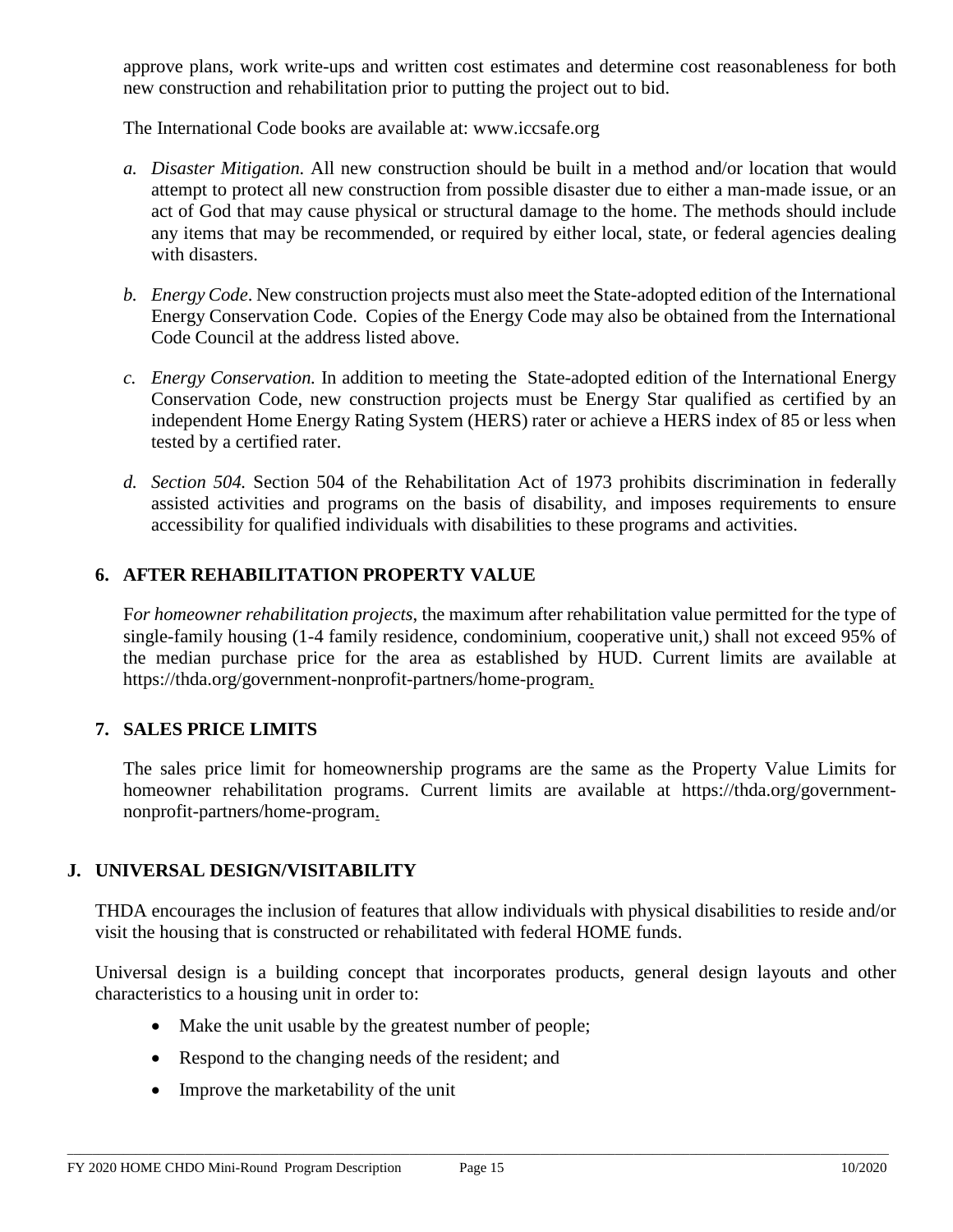The goal of universal design seeks to build housing that meets the needs of the greatest number of residents within a community. Universal design differs from accessible design, which is primarily intended to meet the needs of persons with disabilities. However, universal design is inclusive of adaptable design as universal design incorporates structural features that will allow a housing unit to be adapted to an individual's current or future needs. Universal design features include, but are not limited to:

- Stepless entrances.
- Minimum 5' x 5' level clear space inside and outside entry door.
- Broad blocking in walls around toilet, tub and shower for future placement of grab bars.
- Full-extension, pull-out drawers, shelves and racks in base cabinets in kitchen.
- Front mounted controls on all appliances.
- Lever door handles.
- Loop handle pulls on drawers and cabinet doors.

More information on Universal Design may be found at The Center for Universal Design at North Carolina State University: [http://www.ncsu.edu/ncsu/design/cud/index.htm.](http://www.ncsu.edu/ncsu/design/cud/index.htm)

Visitability refers to homes that are designed and built in a manner that allows individuals who have trouble with steps or use wheelchairs or walkers to live in or visit the unit. These features include:

- One zero-step entrance.
- Doors with 32 inches of clear passage space.
- One bathroom on the main floor that is accessible to a person using a wheelchair.

More information on Visitability can be found at: [http://www.visitability.org.](http://www.visitability.org/)

## **K. HOME RELOCATION REQUIREMENTS**

## *THDA DISCOURAGES PROJECTS INVOLVING DISPLACEMENT OR RELOCATION OF HOUSEHOLDS. PRIOR TO APPLICATION, CONTACT THDA IF YOU ARE PLANNING ANY PROJECT THAT MAY INVOLVE DISPLACEMENT OR RELOCATION.*

The Uniform Relocation Assistance and Real Property Acquisition Policies Act of 1970 (Uniform Act), and its implementing regulations, 49 CFR Part 24, requires relocation assistance where acquisition has occurred under the Uniform Act. In addition, the Uniform Act coverage was expanded in 1987 amendments to cover displacement of individuals resulting from rehabilitation, demolition, or private acquisition carried out under a federally-assisted project or program.

Section 104(d) of the Housing and Community Development Act ("The Barney Frank Amendments") and HUD's Residential Anti-Displacement and Relocation Assistance Plan include additional relocation requirements. This extra level of relocation protection may be triggered for low-income households when units are converted or demolished with Community Development Block Grant (CDBG) or HOME funds. In addition, when Section 104(d) is triggered, jurisdictions may need to replace any low/moderate income dwelling units that are lost due to the conversion or demolition. This section refers only to residential relocation. If nonresidential (commercial/industrial) relocation is involved, contact THDA.

Understanding how relocation requirements are triggered, alternate ways of meeting them, and the costs of the alternatives is essential in making HOME program decisions. Concerns about relocation may cause an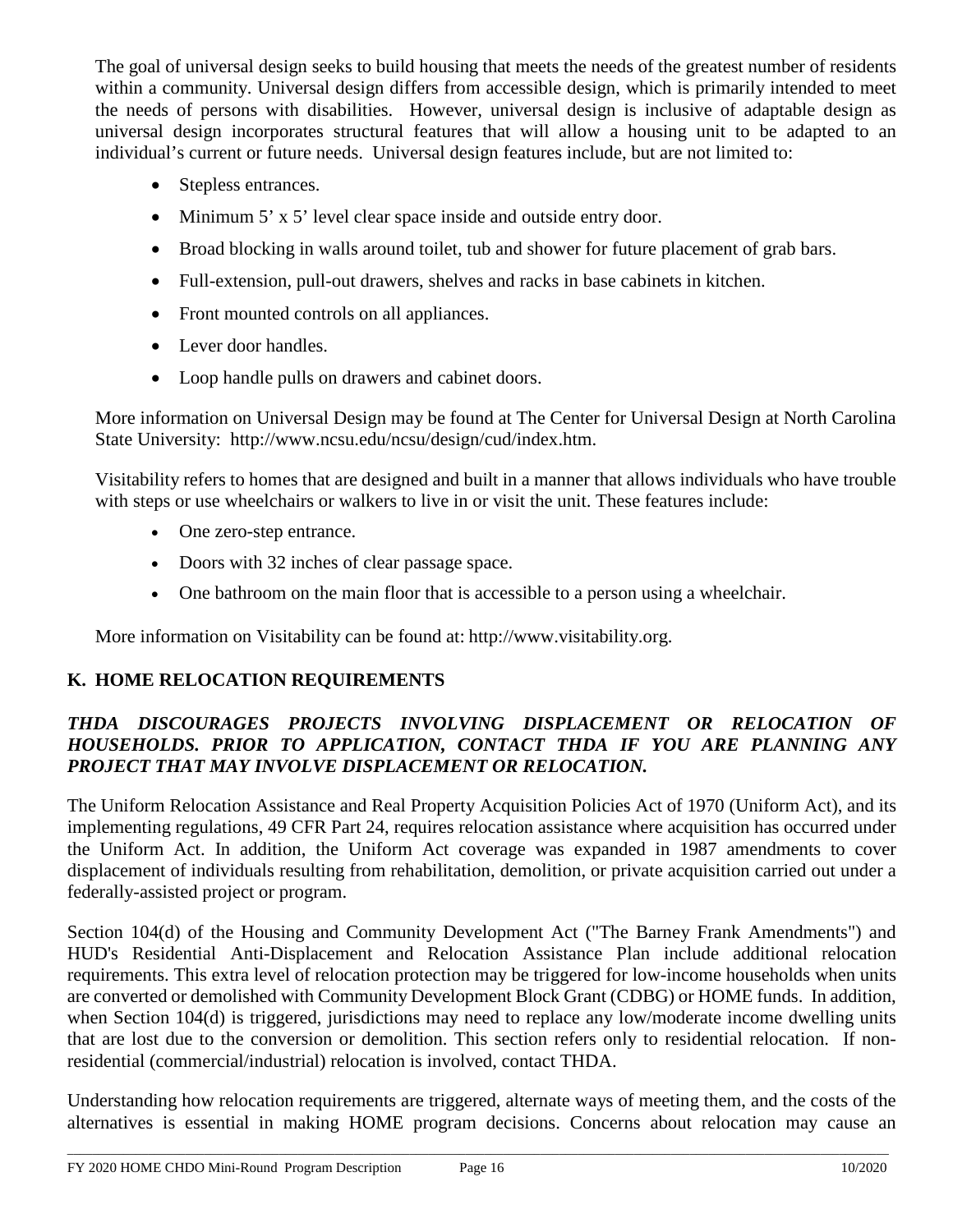administrator to consider establishing a preference for vacant buildings. However, administrators should also consider that vacant buildings are often much deteriorated. Rehabilitating an occupied building even with the cost of assisting tenants to remain or relocate, may be less costly than rehabilitating a vacant building. In occupied buildings, program administrators must consider whether occupants will be able to return after rehabilitation and whether Housing Choice Voucher (Section 8) assistance is available to help meet relocation costs. Selecting vacant projects does not relieve all relocation concerns. Vacant buildings in good condition may have been recently occupied. If so, the program administrator must consider whether the owner removed the tenants in order to apply for HOME assistance for a vacant building. If so, these tenants are displaced persons.

Skilled staff can save the local program money and build goodwill with owners and tenants. Failure to understand and follow relocation requirements can result in unnecessary costs for the local program. It is possible for uninformed owners and staff to take steps that would obligate the local program to provide significant relocation benefits and services. Early briefings for owners and program staff on relocation rules are essential. Handbook 1378, Tenant Assistance, Relocation and Real Property Acquisition consolidates relocation requirements for HOME and other HUD programs in one document. It is available from HUD Field Offices or by contacting THDA. HUD informational booklets for persons who are displaced or whose property is to be acquired are also available from HUD Field Offices or from THDA.

Uniform Relocation Act (URA) requirements are triggered at the time the application is being prepared, and additional requirements are triggered at the time the working agreement is signed between the owner and the grantee and when rehabilitation is completed. Treatment of displaced persons depends upon whether the displaced person is (1) a tenant or owner; (2) a business or household; or (3) has income above or below the Section 8 Lower Income Limit.

**WHO IS A DISPLACED PERSON? -** Any person (household, individual, business, farm, or non-profit organization) that moves from the real property, permanently, as a direct result of rehabilitation, demolition, or acquisition for a project assisted with HOME funds. Relocation requirements apply to all occupants of a project/site for which HOME assistance is sought even if less than 100% of the units are HOME assisted.

**WHO IS NOT A DISPLACED PERSON?** - A tenant evicted for cause, assuming the eviction was not undertaken to evade URA obligations. A person with no legal right to occupy the property under State or local law (e.g., squatter). A tenant who moved in after the application was submitted but before signing a lease and commencing occupancy, was provided written notice of the planned project, its possible impact on the person (e.g., the person may be displaced, temporarily relocated, or experience a rent increase), and the fact that the person would not qualify as a "displaced person" (or for any assistance under URA) as a result of the project. A person, after being fully informed of their rights, waives them by signing a Waiver Form.

## **HOW IS DISPLACEMENT TRIGGERED?**

*Before Application.* A tenant moves permanently from the property before the owner submits an application for HOME assistance **if** THDA or HUD determines that the displacement was a direct result of the rehabilitation, demolition, or acquisition for the HOME project. (e.g., THDA determines that the owner displaced tenants in order to propose a vacant building for HOME assistance.)

*After Application.* A tenant moves permanently from the property after submission of the application, or, if the applicant does not have site control, the date THDA or the local program administrator approves the site because: (1) the owner requires the tenant to move permanently; or (2) the owner fails to provide timely required notices to the tenant; or (3) the tenant is required to move temporarily and the owner does not pay all actual, reasonable out-of-pocket expenses or because the conditions of the move are unreasonable.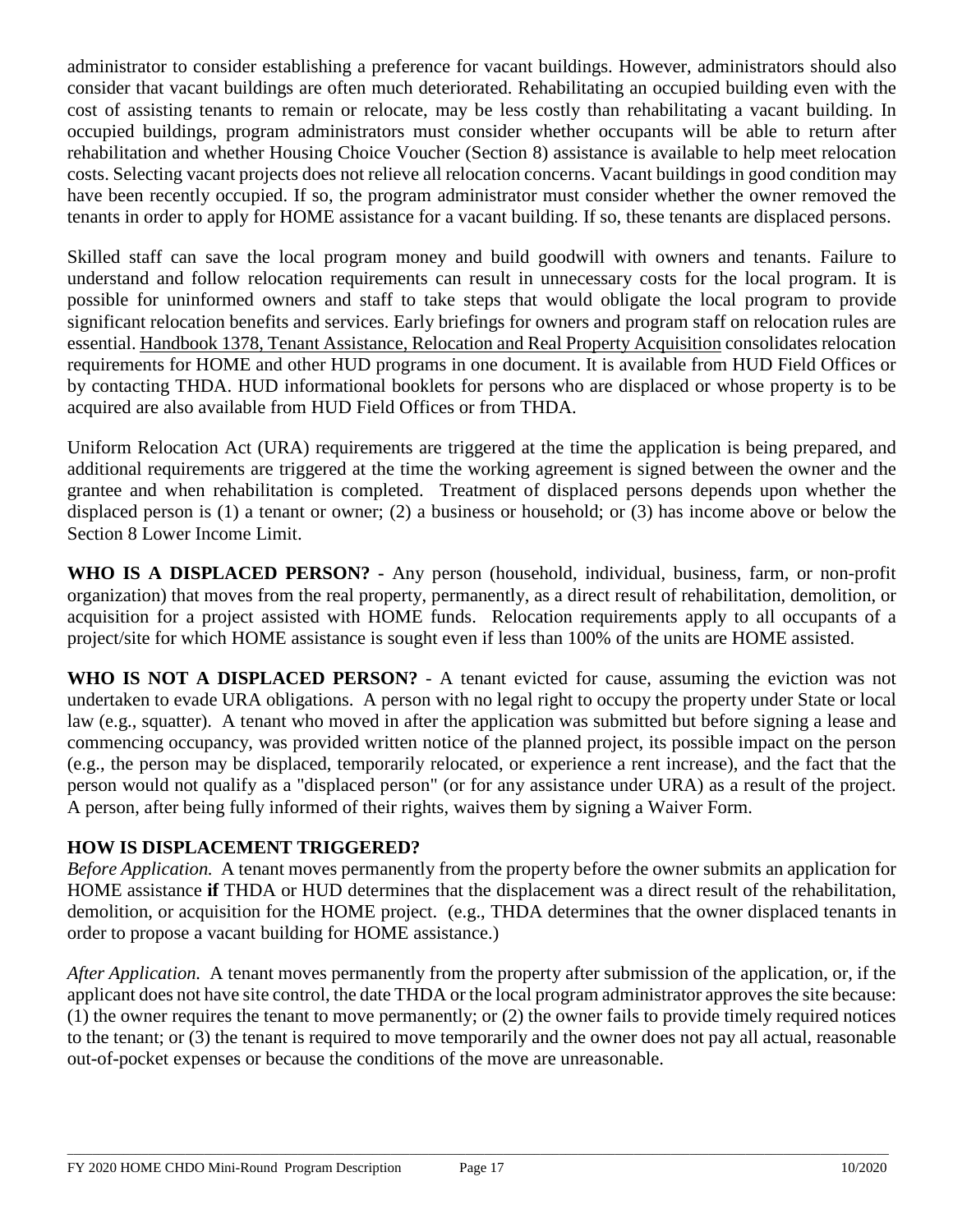*After Execution of Agreement.* A tenant moves permanently from the project after execution of the agreement covering the acquisition, rehabilitation or demolition because the tenant is not provided the opportunity to lease a suitable, affordable unit in the project.

### **L. HOME RESIDENTIAL ANTI-DISPLACEMENT AND RELOCATION ASSISTANCE PLAN**

THDA will require grant recipients to replace all occupied and vacant habitable lower income housing demolished or converted to a use other than as lower income housing in connection with a project assisted with funds provided under the HOME Investment Partnership Act

All replacement housing will be provided within three years after the commencement of the demolition or conversion. Before entering into a working agreement committing THDA to provide funds for a project that will directly result in the demolition or conversion, THDA will make public by and submit to the HUD/Knoxville HOME coordinator certain information. Each applicant proposing demolition or any reduction in lower income housing units must submit the following information to THDA:

- 1. A description of the proposed assisted project;
- 2. The address, number of bedrooms, and location on a map of lower income housing that will be demolished or converted to a use other than as lower income housing as a result of an assisted project;
- 3. A time schedule for the commencement and completion of the demolition or conversion;
- 4. To the extent known, the address, number of bedrooms and location on a map of the replacement housing that has been or will be provided;
- 5. The source of funding and a time schedule for the provision of the replacement housing;
- 6. The basis for concluding that the replacement housing will remain lower income housing for at least 10 years from the date of initial occupancy; and
- 7. Information demonstrating that any proposed replacement of housing units with smaller dwelling units (e.g., a 2-bedroom unit with two 1-bedroom units), or any proposed replacement of efficiency or singleroom occupancy (SRO) units with units of a different size, is appropriate and consistent with the housing needs and priorities identified in the approved Consolidated Plan.

## **M EQUAL OPPORTUNITY AND FAIR HOUSING**

No person in the United States shall on the grounds of race, color, religion, sex, familial status, national origin, or disability be excluded from participation, denied benefits or subjected to discrimination under any program funded in whole or in part by HOME funds. The following Federal requirements as set forth in 24 CFR 5.105(a), Nondiscrimination and equal opportunity, are applicable to HOME projects:

| Fair Housing Act                                                                    | 24 CFR Part 100 |
|-------------------------------------------------------------------------------------|-----------------|
| Executive Order 11063, as amended<br>(Equal Opportunity in Housing)                 | 24 CFR Part 107 |
| Title VI of the Civil Rights Act of 1964<br>(Nondiscrimination in Federal programs) | 24 CFR Part 1   |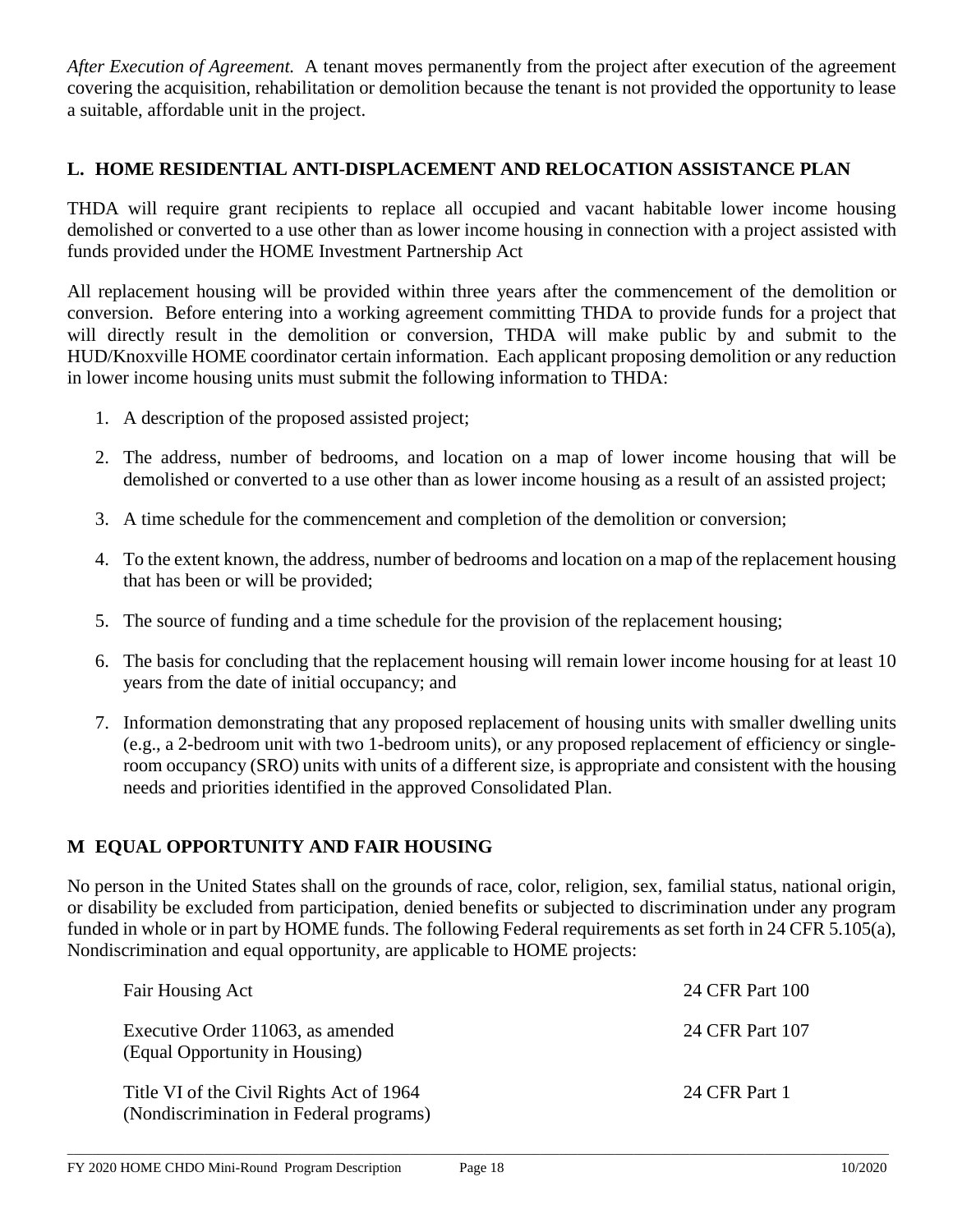| Age Discrimination Act of 1975                                                                 | 24 CFR Part 146                                                      |
|------------------------------------------------------------------------------------------------|----------------------------------------------------------------------|
| Section 504 of the Rehabilitation Act of 1973                                                  | 24 CFR Part 8                                                        |
| Section 109 of Title I of the Housing and Community<br>Development Act of 1974                 | 24 CFR Part 6                                                        |
| Title II of the Americans with Disabilities Act                                                | 42 U.S.C. §12101 et seq.                                             |
| Equal Access to Housing in HUD Programs Regardless of<br>Sexual Orientation or Gender Identity | 24 CRF Parts 5, 200, 203,<br>236, 400, 570, 574, 882,<br>891 and 982 |
| Section 3 of the Housing & Urban Development Act of 1968                                       | 24 CFR 135                                                           |

• Section 3 requires that the employment and other economic opportunities generated by Federal financial assistance for housing and community development programs shall, to the greatest extent feasible, be directed toward low-income persons, particularly those who are recipients of government assistance for housing.

Executive Order 11246, as amended 41 CFR 60 (Equal Employment Opportunity Programs)

Executive Order 11625, as amended (Minority Business Enterprises)

Executive Order 12432, as amended (Minority Business Enterprise Development)

Executive Order 12138, as amended (Women's Business Enterprise)

• Executive Orders 11625, 12432, and 12138 (Minority/Women's Business Enterprise) require that PJs and local programs must prescribe procedures acceptable to HUD for a minority outreach program to ensure the inclusion, to the maximum extent possible, of minorities and women and entities owned by minorities and women in all contracts. Local programs must also develop acceptable policies and procedures if their application is approved by THDA.

The HUD Office of Fair Housing also includes the following fair housing laws and Presidential Executive Orders which are not included in 24 CFR 5.105(a) but which are applicable to federally-assisted programs:

Architectural Barriers Act of 1968 at 42 U.S.C. §4151 *et seq.*

Executive Order 12892, as amended (Affirmatively Furthering Fair Housing)

Executive Order 12898

Executive Order 13166 (Limited English Proficiency)

Executive Order 13217 (Community-based living arrangements for persons with disabilities)

In addition to the above requirements, the PJ and local programs must assure that its Equal Opportunity and Fair Housing policies in the HOME Program are consistent with its current Consolidated Plan.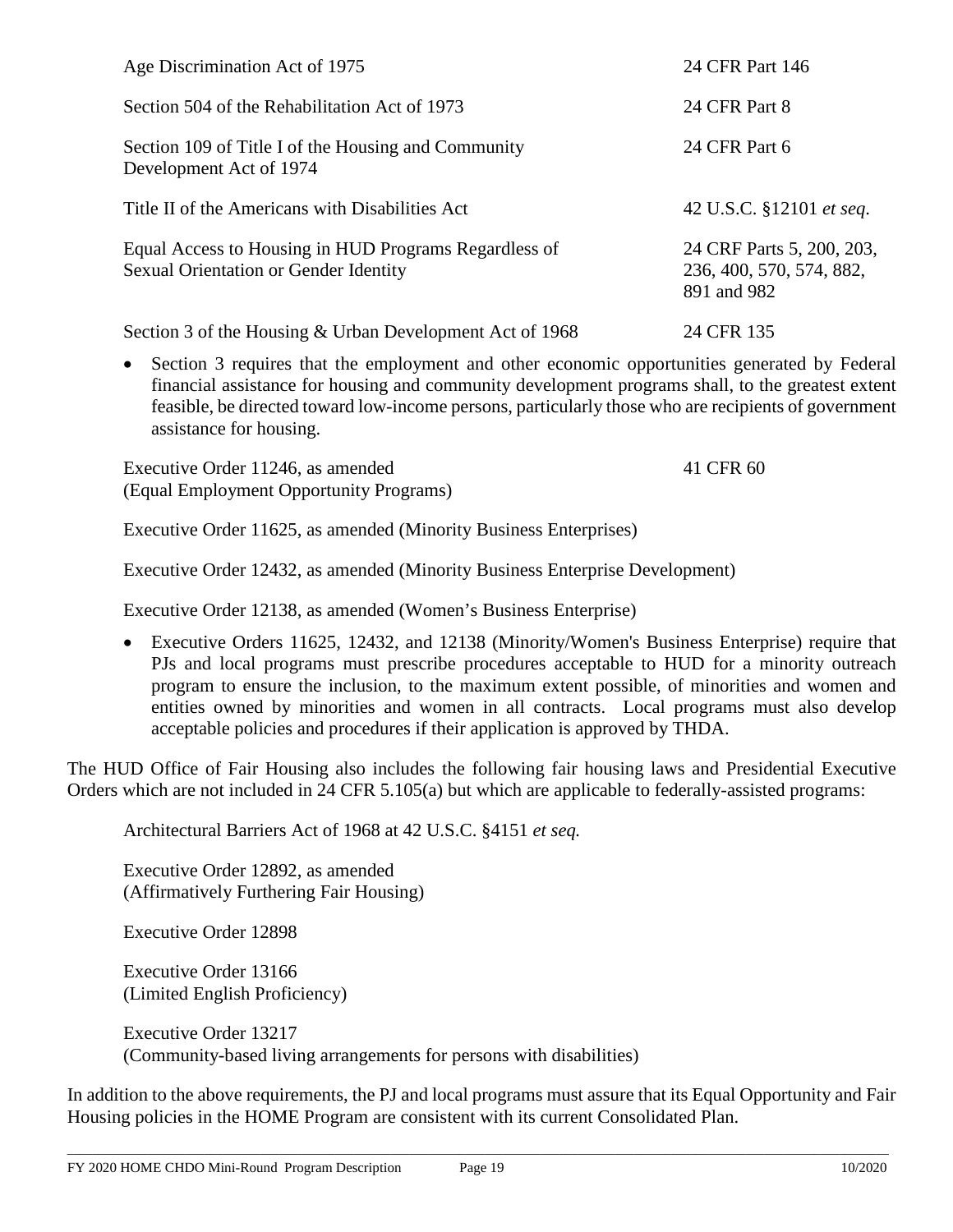## **N. SITE AND NEIGHBORHOOD STANDARDS**

Housing provided through the HOME program must be suitable from the standpoint of facilitating and furthering full compliance with the applicable provisions of Title VI of the Civil Rights Act of 1964, the Fair Housing Act, Executive Order 11063, and HUD regulations issued pursuant thereto; and must promote greater choice of housing opportunities. Grantees must ensure that the proposed activity does not allow or promote segregation on the basis of race, disability or income.

## **O. AFFIRMATIVE MARKETING**

Prior to beginning a HOME project, grant recipients must adopt affirmative marketing procedures and requirements for all HOME-funded homebuyer projects with five or more units. Affirmative marketing steps consist of actions to provide information and otherwise attract eligible persons in the housing market area to the available housing without regard to race, color, national origin, sex, religion, familial status or disability. These must be approved by THDA prior to any HOME funds being committed to a project. Requirements and procedures must include:

- 1. Methods for informing the public, owners and potential tenants about fair housing laws and the local program's policies;
- 2. A description of what owners and/or the program administrator will do to affirmatively market housing assisted with HOME funds;
- 3. A description of what owners and/or the program administrator will do to inform persons not likely to apply for housing without special outreach;
- 4. Maintenance of records to document actions taken to affirmatively market HOME-assisted units and to assess marketing effectiveness; and
- 5. Description of how efforts will be assessed and what corrective actions will be taken where requirements are not met.

## **P. ENVIRONMENTAL REVIEW**

In implementing the HOME program, the environmental effects of each activity must be assessed in accordance with the provisions of the National Environment Policy Act of 1969 (NEPA) and the related authorities listed in HUD's regulations at 24 CFR Parts 50 and 58.

THDA, as the Participating Jurisdiction, will be responsible for carrying out environmental reviews. THDA must request the release of funds from HUD for any projects of non-profit organizations. The non-profit organizations will be responsible for gathering the information required for the environmental reviews. HOME funds and any other funds involved in the project cannot be committed until the environmental review process has been completed and the HOME funds have been released. The Environmental Review covers the entire project, not just the portion funded by HOME. *Therefore, except under very limited circumstances, no funds, including both HOME and non-HOME resources, may be expended on a project prior to the release of funds under the Environmental Review process. Any such expenditure will make the entire project ineligible for funding under the HOME program.*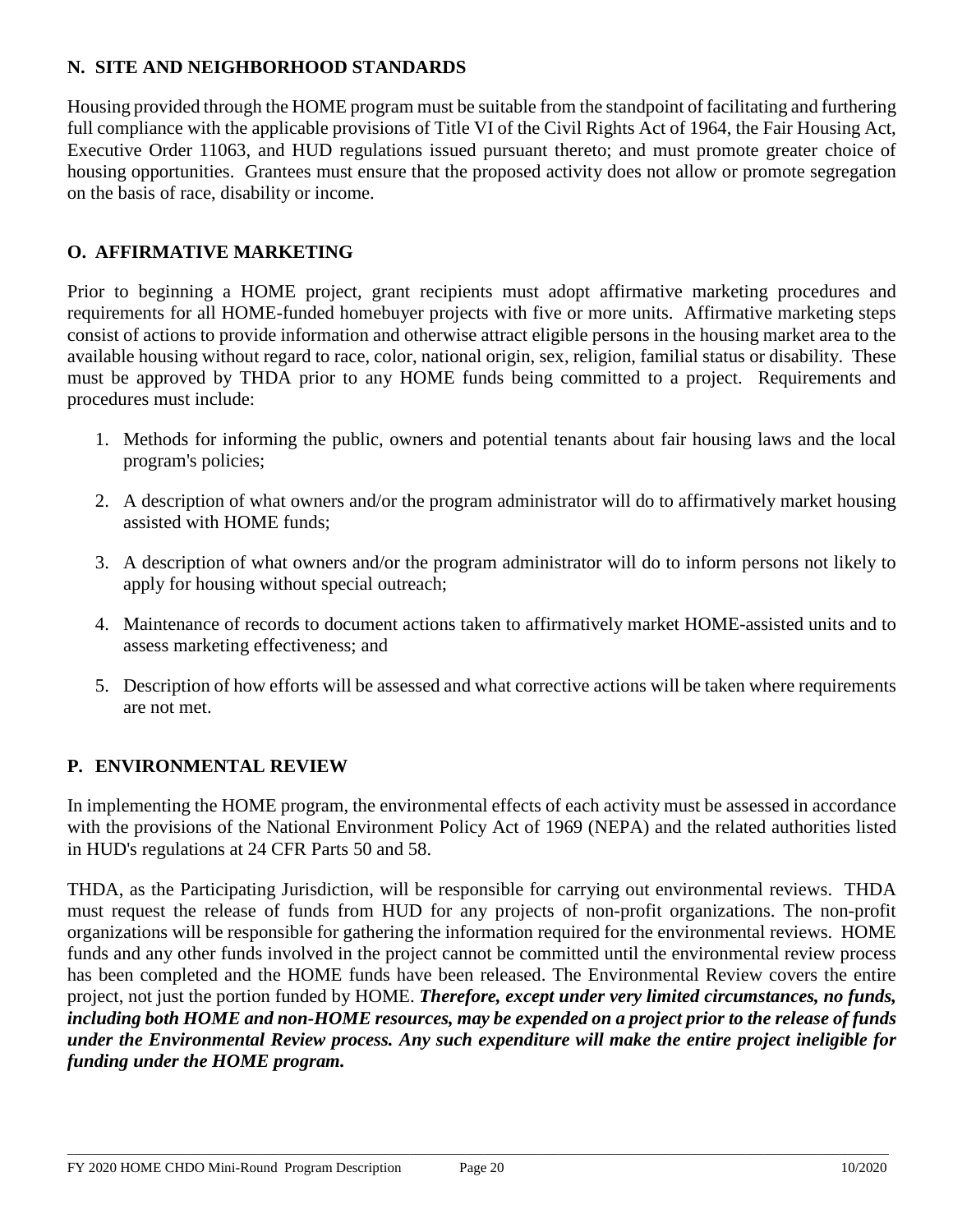## **Q. LEAD-BASED PAINT**

Housing assisted with HOME funds is subject to the Lead-Based Paint Poisoning Prevention Act (42 U.S.C. 4821 et seq.) and 24 CFR Part 35, Subparts C through M. The lead-based paint provisions of 982.401(j) also apply, irrespective of the applicable property standard under 24 CFR 92.251. The Lead-Based Paint regulations are available at [www.hud.gov/lea](http://www.hud.gov/lea) or by contacting 1-800-424-LEAD (5323).

#### **R. LABOR STANDARDS**

Davis-Bacon wage compliance and other Federal laws and regulations pertaining to labor standards apply to all contracts for rehabilitating or constructing 12 or more units assisted with HOME funds. The contract for construction must contain the applicable wage provisions and labor standards. Davis-Bacon does not apply to projects using volunteer labor or to sweat equity projects.

### **S. DEBARMENT AND SUSPENSION**

Local programs must require participants in lower-tier transactions covered by 24 CFR 24 to certify that neither it nor its principals are presently debarred, suspended, proposed for debarment, declared ineligible or voluntarily excluded from the covered transaction.

## **T. FLOOD PLAINS**

*HOME funds may not be used to construct housing* in an area identified by the Federal Emergency Management Agency as having special flood hazards. In addition, THDA discourages the rehabilitation of units located in special flood hazard areas, but in a few instances and with written permission from THDA, houses located in a floodplain may be assisted. The community must be participating in the National Flood Insurance Program and flood insurance must be obtained on the units.

## **U. CONFLICT OF INTEREST**

In the procurement of property and services, the conflict of interest provisions at 2 CFR 200.112, apply. In all cases not governed by 2 CFR 200.112, the conflict of interest provisions of the HOME Rule as stated below apply:

The HOME conflict of interest provisions apply to any person who is an employee, agent, consultant, officer, elected official or appointed official of THDA, a State recipient or subrecipient receiving HOME funds. No person listed above who exercises or has exercised any functions or responsibilities with respect to activities assisted with HOME funds or who are in a position to participate in a decision-making process or gain inside information with regard to these activities may obtain a financial interest or financial benefit from a HOMEassisted activity, or have a financial interest in any contract, subcontract or agreement with respect to the HOME-assisted activity, or the proceeds from such activity, either for themselves or those with whom they have business or immediate family ties, during their tenure or for one year thereafter. Immediate family ties include (whether by blood, marriage or adoption) the spouse, parent (including stepparent), child (including a stepchild), brother, sister (including a stepbrother or stepsister), grandparent, grandchild, and in-laws of a covered person.

No owner, developer or sponsor of a project assisted with HOME funds (or officer, employee, agent, elected or appointed official, or consultant of the owner, developer or sponsor or immediate family member or immediate family member of an officer, employee, agent, elected or appointed official, or consultant of the owner,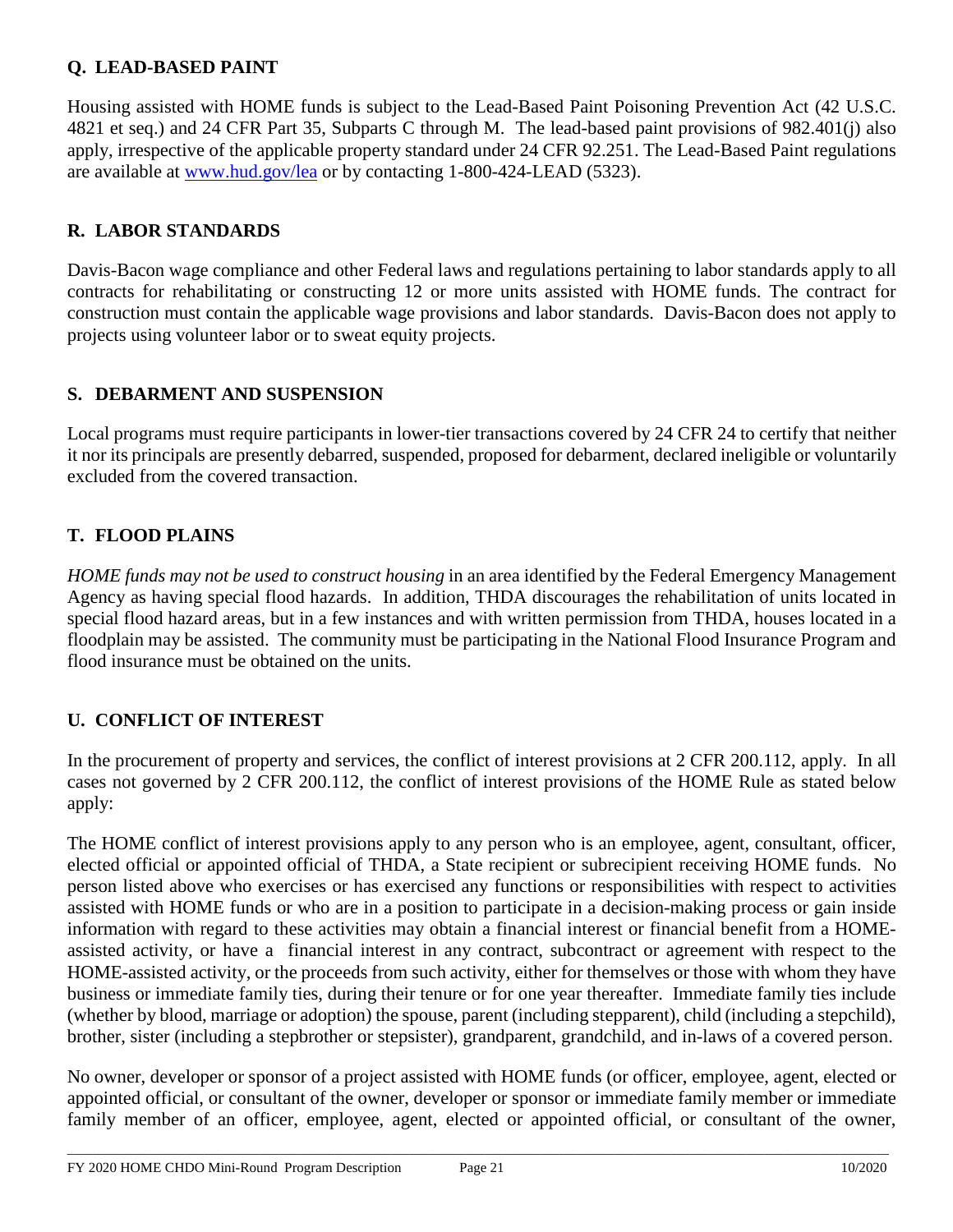developer or sponsor) whether private, for profit or non-profit (including a CHDO when acting as an owner, developer or sponsor) may occupy a HOME-assisted affordable housing unit in a project during the required period of affordability specified in 92.252(e) or 92.254(a)(4). This provision does not apply to an individual who receives HOME funds to acquire or rehabilitate his or her principal residence or to an employee or agent of the owner or developer of a rental housing project who occupies a housing unit as the project manager or maintenance worker.

Grant recipients should avoid conflicts of interest and the appearance of conflicts of interest in administering their HOME programs as THDA does not routinely consider requesting exceptions to the conflict of interest provisions from HUD. The existence of a conflict of interest or the appearance of a conflict of interest, as determined by THDA in its sole discretion, may be grounds for requiring repayment of HOME funding and limitations on future program participation.

# **V. PROCUREMENT**

It is important to keep the solicitation of bids for goods and services as well as professional services contracts open and competitive. Cities, counties, and non-profit organizations must follow their procurement policies and meet all state and federal requirements. At a minimum, applicants must comply with 2 CFR 200.318 - General Procurement Standards.

Prior to solicitation of bids, the Grantee should develop a comprehensive scope of work and perform an independent cost estimate. Grantees should obtain a minimum of 3 to 5 bids using formal advertising or requests for proposals for the procurement of professional services such as grant administration, inspections, and work write-ups. There must be an established, well-documented selection procedure and a written rationale for selecting the successful bid or proposal.

# **W. APPLICATION EVALUATION PROCEDURE**

THDA will evaluate each application to determine if the proposal meets threshold criteria. Threshold criteria includes: submission of a complete application; proposal of an eligible activity; proposal of a project that in the opinion of THDA is physically, financially, and administratively feasible; and the proposal of a project that meets the requirements of 24 CFR Part 92, as amended.

All non-profit applicants must submit the most current version of the following required documentation in accordance with the application instructions. Items identified as "THRESHOLD" must be submitted with the application for funding consideration. All other items are required and any funding consideration will be conditional until their receipt and THDA's subsequent review and approval of the item:

- 1. Evidence that the applicant is organized and existing under the laws of Tennessee or, if organized and existing under the laws of another state, evidence that applicant is organized and existing in that state and authorized to do business in Tennessee. (THRESHOLD)
- 2. Documentation of an IRS designation under Section  $501(c)(3)$  or  $501(c)(4)$  of the federal tax code. A  $501(c)(3)$  non-profit organization may not submit an application until they have received their designation from the IRS. A  $501(c)(4)$  non-profit applicant must provide documentation satisfactory to THDA, in its sole discretion, that the non-profit has filed the necessary material with the IRS and received a response from the IRS demonstrating  $501(c)(4)$  status. (THRESHOLD)

\_\_\_\_\_\_\_\_\_\_\_\_\_\_\_\_\_\_\_\_\_\_\_\_\_\_\_\_\_\_\_\_\_\_\_\_\_\_\_\_\_\_\_\_\_\_\_\_\_\_\_\_\_\_\_\_\_\_\_\_\_\_\_\_\_\_\_\_\_\_\_\_\_\_\_\_\_\_\_\_\_\_\_\_\_\_\_\_\_\_\_\_\_\_\_\_\_\_\_\_\_\_\_\_\_\_\_\_\_\_\_\_\_\_\_\_\_\_\_\_\_\_\_\_\_\_\_\_\_\_\_\_

3. Copy of Organizational Charter (THRESHOLD)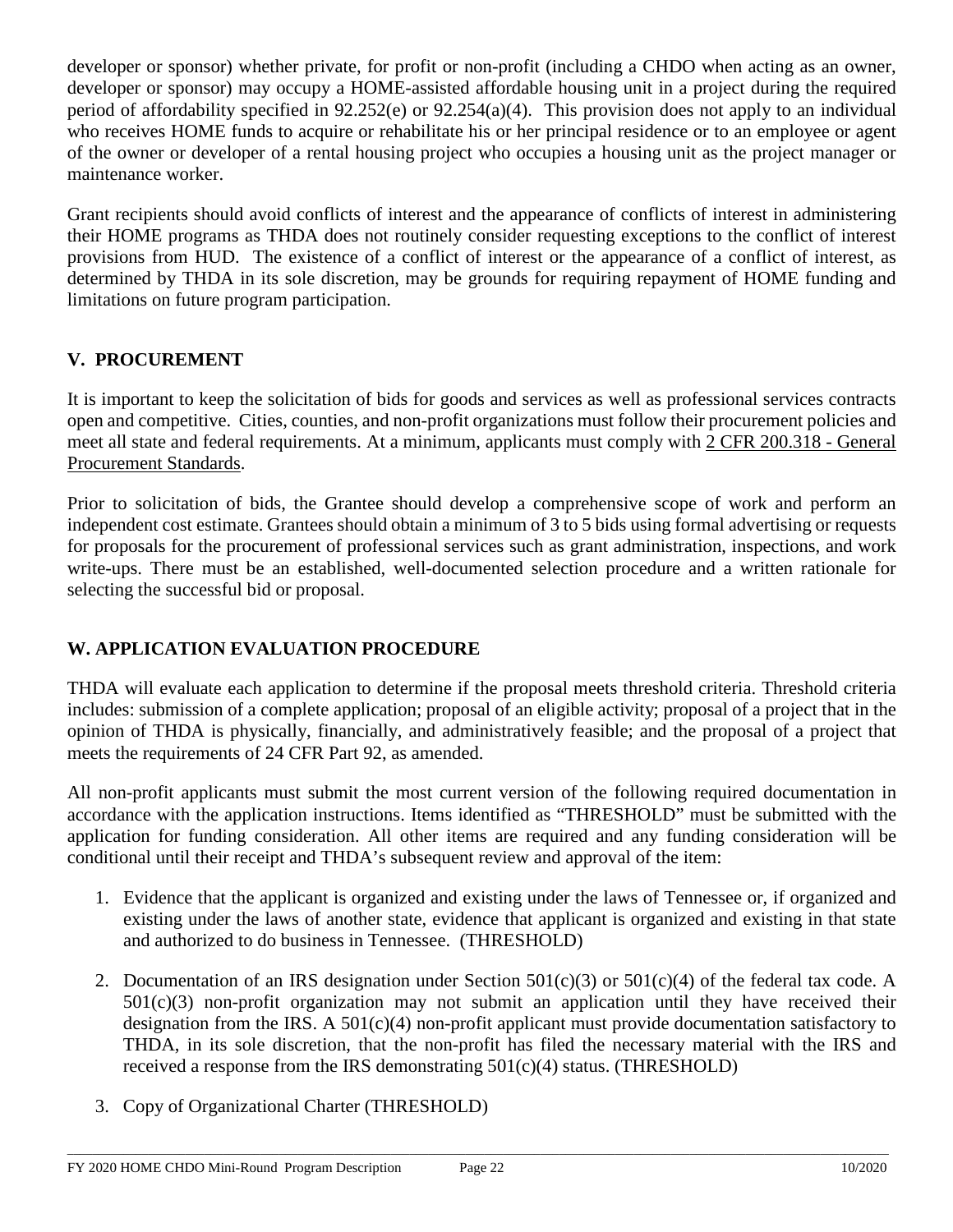- 4. Copy of Organizational By-laws (THRESHOLD)
- 5. List of Board members including: names; home address; occupation; a description of their primary contribution; length of service; phone #; email address; and date the term of service expires. (THRESHOLD)
- 6. Business plan or strategic management plan that demonstrates the agency's short term and long term goals, objectives, and plans to achieve them.
- 7. The most recent financial audit or audited financial statements of the organization. (THRESHOLD)
- 8. Applicant Board Member and Corporate Disclosure Forms *completed, signed by the organization's Executive Director and each Board Member and notarized.*
- 9. Applicant/Board Member and Corporate Disclosure Form completed, *signed by the Chairman of the Board or Executive Director on behalf of the organization and notarized*.
- 10. One page explanation of how the Board of Directors is involved in the operation of the agency, including how often the Board meets, how the Board monitors and provides oversight for the agency's programs.
- 11. Resolution by the Board of Directors authorizing the submission of this application. (THRESHOLD)
- 12. List of staff members employed by the organization, including how many are full-time or part-time, their specific responsibilities related to housing programs, and how many years of experience each staff member has in housing development. (THRESHOLD)
- 13. Documentation of agency operating funds from other sources, including how much annually and from what sources.
- 14. Explanation of any other programs operated by the organization, including the program(s) and its funding source(s).
- 15. Explanation of the agency's experience in housing, particularly in providing housing to low and very low income households in Tennessee. (THRESHOLD)

Applicants must upload all organizational information required to be submitted through THDA's Participant Information Management System (PIMS). Copies of organizational documents that are required to be submitted through PIMS, but that are submitted through another means, will not be considered.

Documentation must be submitted to demonstrate that the organization meets threshold requirements and has the capacity to provide affordable housing for low-income households, including the administration of the proposed project.

Applications meeting the threshold criteria will be scored and ranked in descending numerical order within the CHDO matrix, based on the criteria provided below. In the event of a tie score under the CHDO matrix, THDA first will select the application with the highest capacity score and then, if a tie still remains, the highest percentage of Match.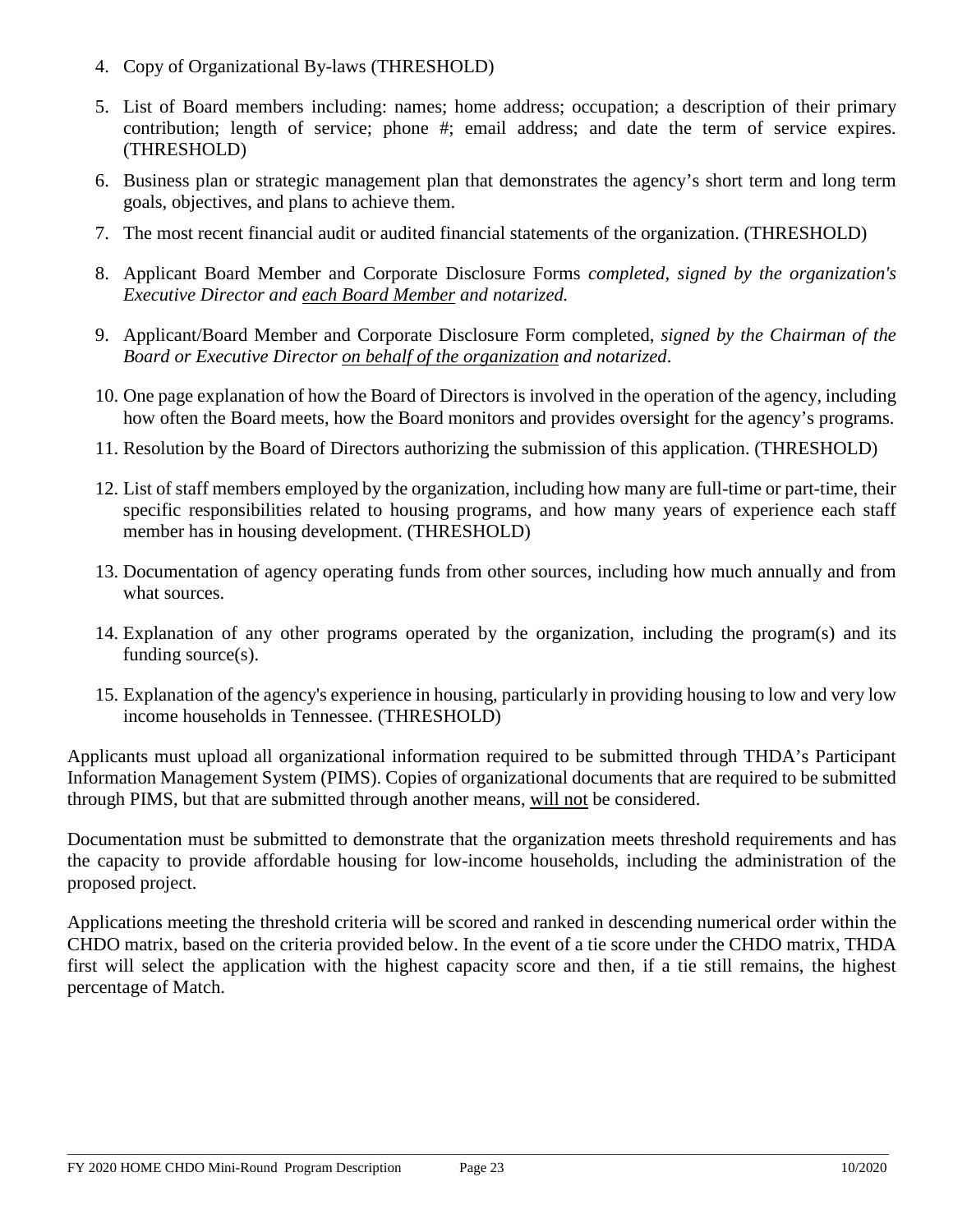#### FY 2020 HOME CHDO Mini-Round Program Description Page 24 10/2020

The proposed project demonstrates exceptional project planning and readiness. Up to 30 points

• The program design is complete and all necessary components to accomplish the project are identified in the application.

**1. CAPABILITY Up to 60 points**

- Sites have been identified and CHDO has site control. NOTE: THDA will not be able to issue a Working Agreement unless there are specific addresses or a legal description for the property.
- CHDO has a pipeline of potential homebuyers ready to purchase or working toward readiness to purchase. NOTE: Commitment of CHDO funds must be to a specific address and homebuyer to meet HUD's definition of CHDO commitment by the 24-month deadline.
- CHDO has completed an examination of neighborhood market conditions demonstrating a need for the proposed housing and the anticipated housing types, as well at the target locations or neighborhoods for which the housing is intended.
- CHDO has secured other funding for the project. Commitment letters are included in the application.

The CHDO demonstrates sufficient capacity beyond threshold. Up to 30 points

- The CHDO has produced successful affordable housing projects of similar size, scope and complexity.
- The CHDO has a demonstrated capacity to manage homeownership programs.
- The CHDO has paid staff with demonstrated housing development experience as documented by W-2 forms.
- The organization operating budget reflects multiple sources of funding.
- If previous experience under HOME:
	- $\triangleright$  Has the demonstrated ability to conform to the timeframe of Attachment B: Implementation Plan of the HOME Working Agreement;
	- $\triangleright$  Has demonstrated its ability to commit and draw down funds in a timely manner;
	- $\triangleright$  Has demonstrated the ability to complete a project within the contract term;
	- $\triangleright$  Has a lack of monitoring findings; and
	- $\triangleright$  Appropriately responds to client concerns or complaints and to THDA staff.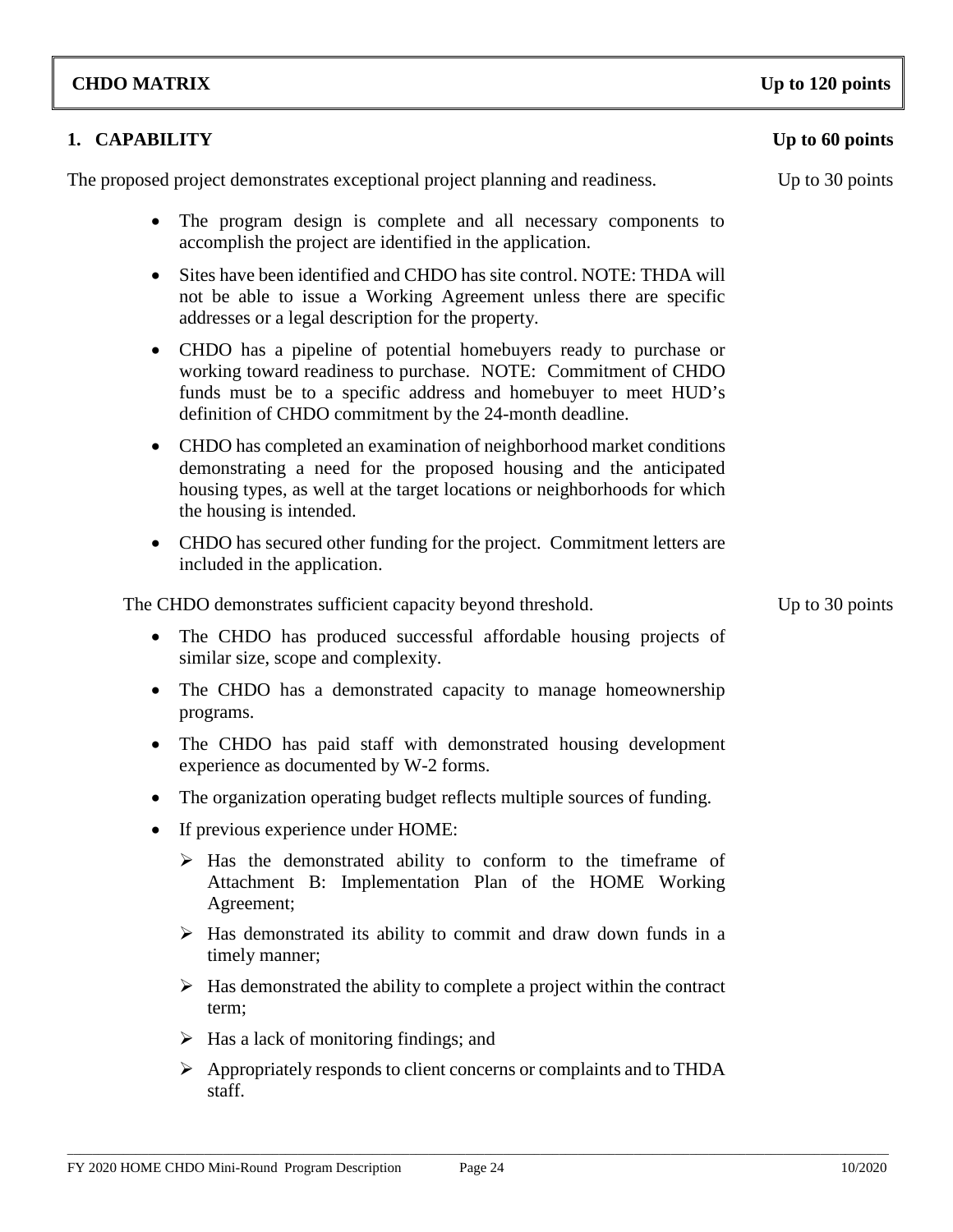#### **2. CHDO SERVICE AREA NOT IN A PJ 5 points**

THDA shall award up to 5 points to applications submitted from CHDO's where the service area of the CHDO does not include an area designated as an entitlement area/PJ by HUD.

#### **3. PUBLIC PRIVATE PARTNERSHIP FOR NEIGHBORHOOD REDEVELOPMENT 10 points**

To receive points under this criteria, the CHDO must partner with a local unit of government or a local quasi-governmental entity by means of a MOU or other partnership agreement, outside of THDA's contract, for the purpose of the development of affordable housing.

The MOU must meet the requirements listed in Section H of this program description.

- The CHDO must have a strategy approved by its Board to redevelop an area that ties into a larger strategic plan of a City or County's efforts to stabilize a focused area that requires revitalization.
- The targeted neighborhood area(s) in which all units will be rehabilitated and/or constructed is clearly identified in the MOU.
- The units to be rehabilitated or constructed must be for sale to eligible low income homebuyers, as defined in Section I of this program description.
- Match contributions, at minimum, must meet the following requirements:
	- $\triangleright$  Donation or sale of a suitable parcel of land for home development, without encumbrance of any kind and with all taxes paid current, as defined in Section F of this program description.
	- $\triangleright$  The donated cost of demolition and disposal of any existing structures on the building parcel including all landfill fees, if unit demolition is a required part of lot development.
	- $\triangleright$  Fees controlled by the local government such as building permits, impact fees or other development fees must be waived by the local government and provided as a donated match to the project. To the extent, the local government controls utility connection and tap fees, these fees must be waived or significantly discounted in order to meet the match eligibility requirements of the HOME program.

THDA shall award up to 15 points to applications that include a committed contribution of eligible match resources towards the project implementation. A commitment of eligible match contribution from an external source must be documented in the application from the source providing the contribution. To determine the points awarded, THDA will not round the percentage calculated.

• The project's sources include an eligible HOME match contribution that is equal to or greater than 15% of the proposed HOME funds to be used for project costs;

**4. MATCH Up to 15 points**

15 points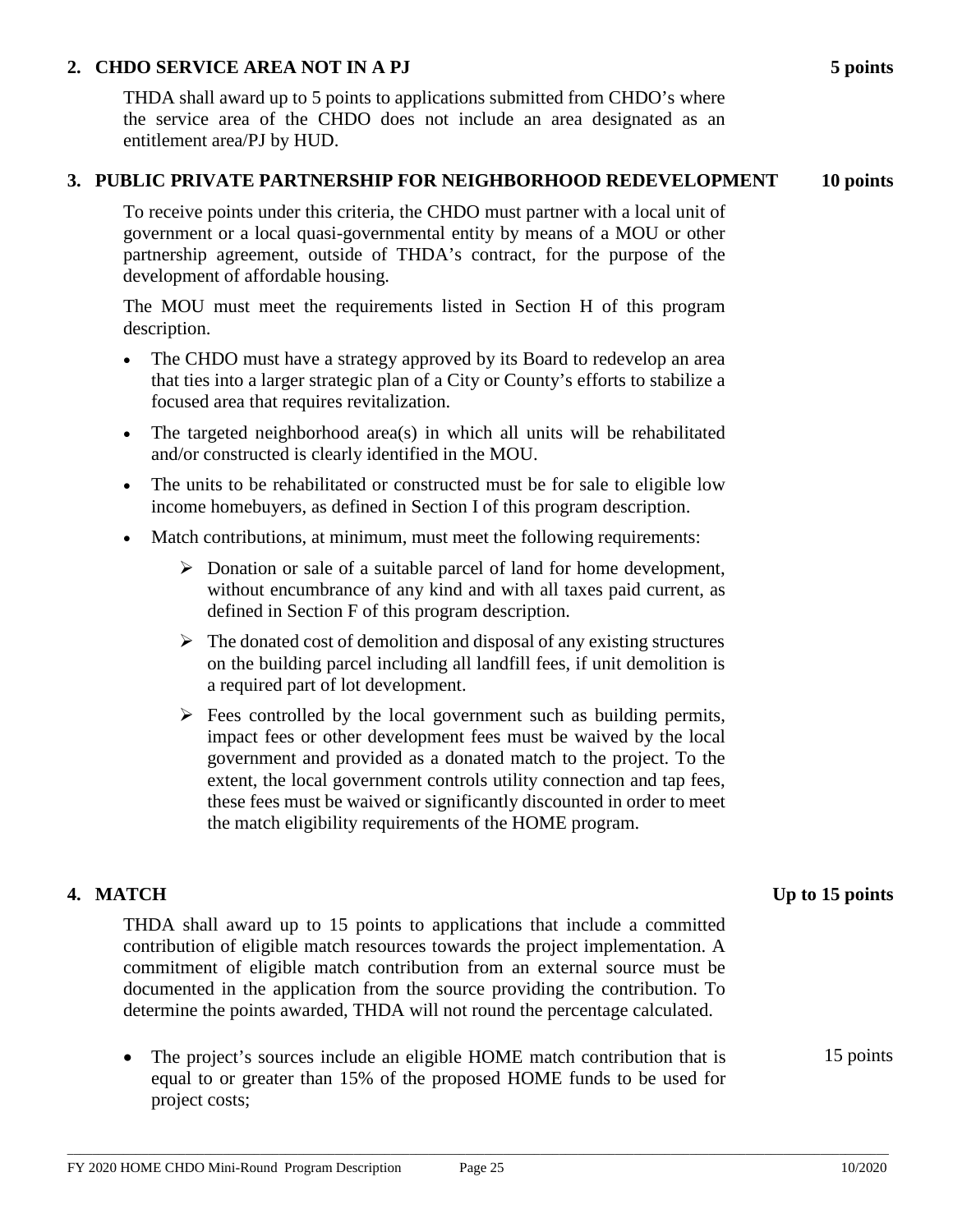|    | The project's sources include an eligible HOME match contribution that is<br>equal to or greater than 5% and less than 15% of the proposed HOME funds<br>to be used for project costs;                                                                                                                                                                                                                                                | 10 points       |
|----|---------------------------------------------------------------------------------------------------------------------------------------------------------------------------------------------------------------------------------------------------------------------------------------------------------------------------------------------------------------------------------------------------------------------------------------|-----------------|
|    | <b>OR</b>                                                                                                                                                                                                                                                                                                                                                                                                                             |                 |
|    | The project's sources include an eligible HOME match contribution that is<br>equal to or greater than 1% and less than 5% of the proposed HOME funds to<br>be used for project costs;                                                                                                                                                                                                                                                 | 5 points        |
|    | <b>OR</b>                                                                                                                                                                                                                                                                                                                                                                                                                             |                 |
|    | The project's sources include an eligible HOME match contribution that is<br>$\bullet$<br>less than 1% of the proposed HOME funds to be used for project costs.                                                                                                                                                                                                                                                                       |                 |
|    | 5. LEVERAGE                                                                                                                                                                                                                                                                                                                                                                                                                           | Up to 10 points |
|    | THDA shall award up to 10 points to applications that include the use of funds<br>from other sources. THDA will award points in this category based on the actual<br>percentage of other funds in the project. Leveraged funds counted in one program<br>year do not qualify again as leverage in subsequent years. In order to receive<br>points, there must be written documentation for the leveraged funds in the<br>application. |                 |
| 6. | <b>ENERGY CONSERVATION</b>                                                                                                                                                                                                                                                                                                                                                                                                            | Up to 10 points |
|    | a. For acquisition/rehabilitation and sale type homeownership projects, THDA<br>shall award up to 10 points to applications that, to the extent feasible, include<br>at least three energy conservation measures beyond that required by THDA's<br>Design Standards for Rehabilitation in the rehabilitation of each unit.                                                                                                            |                 |
|    | b. For new construction homeownership projects, THDA shall award up to 10<br>points to applications that include at least three energy conservation measures<br>beyond that required by THDA's Design Standards for New Construction.                                                                                                                                                                                                 |                 |
|    | 7. UNIVERSAL DESIGN                                                                                                                                                                                                                                                                                                                                                                                                                   | Up to 10 points |
|    | For new construction or acquisition/rehabilitation type homeownership projects,<br>THDA shall award up to 10 total points to applications that include additional<br>identified universal design features in each unit. Points will be awarded based on<br>the schedule below.                                                                                                                                                        |                 |
|    | Item "a" is worth $(4)$ points. All other items are worth $(1)$ point each. The<br>maximum number of points that can be awarded under this category is 10.                                                                                                                                                                                                                                                                            |                 |
|    | One entrance door that is on an accessible route served by a ramp or no-step<br>a.<br>entrance and which also has a 36" door.                                                                                                                                                                                                                                                                                                         |                 |

b. All Interior Doors a minimum of 32 inches of clear passage space except closets of less than 15 square feet.